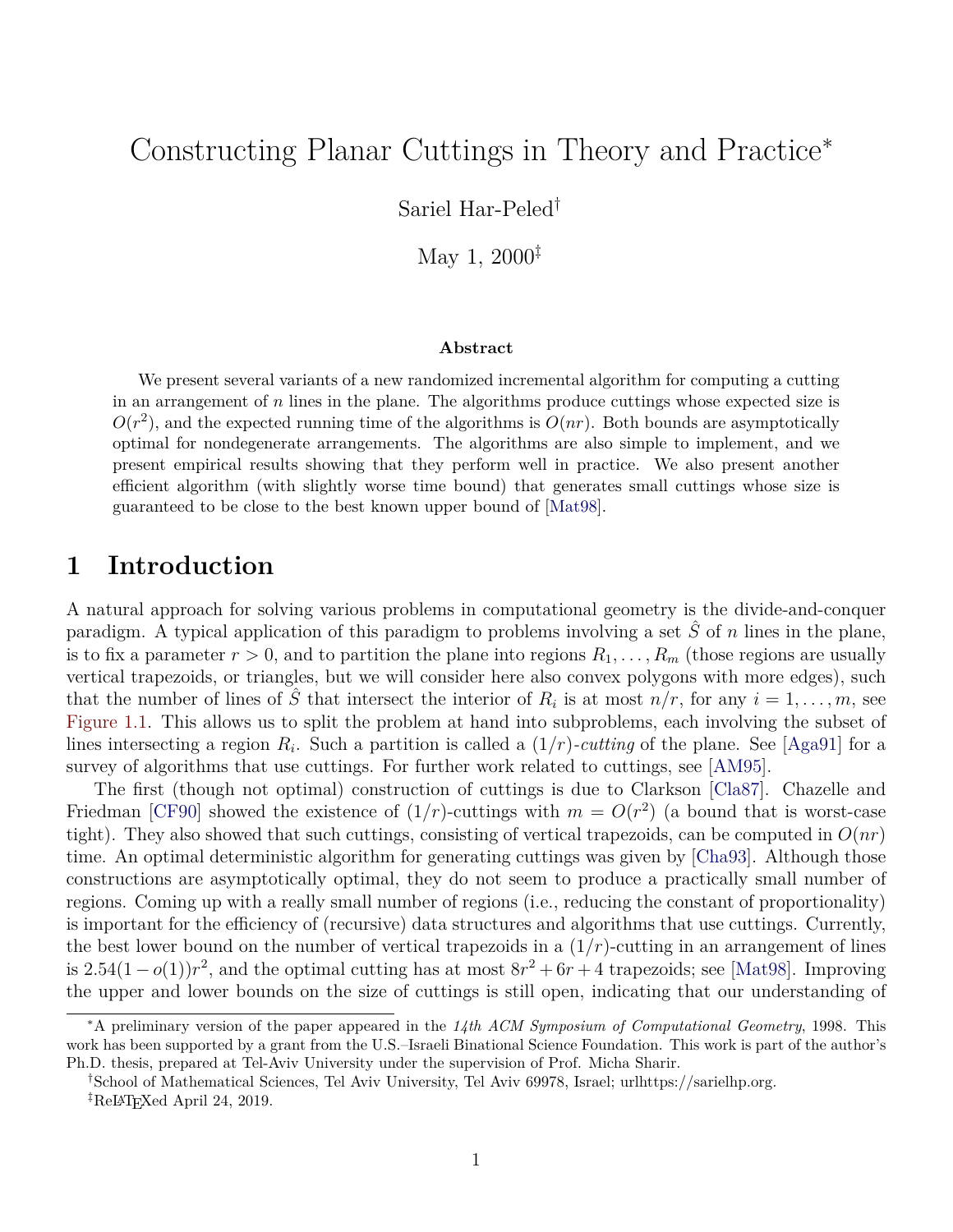

<span id="page-1-0"></span>Figure 1.1: (1/20)-cutting of 100 lines as computed by our demo program [\[Har98\]](#page-21-1), using the PolyTree algorithm (see. [Section 4.2\)](#page-15-0). The boundaries of the cutting regions are marked by thick lines, and each such region intersects at most 5 lines in its interior.

cuttings is still far from being fully satisfactory. In [Section 3,](#page-12-0) we outline Matoušek's construction for achieving the upper bound and show a slightly improved construction (see below for details).

In this paper we propose several variants of a new and simple randomized incremental algorithm CutRandomInc for constructing cuttings, and prove the expected worst-case tight performance bounds, as stated in the abstract, for CutRandomInc and for some of its variants. We also present empirical results on several algorithms/heuristics for computing cuttings that we have implemented. They are mostly variants of our new algorithm, and they all perform well in practice.<sup>[1](#page-1-1)</sup> As already stated,  $O(r^2)$ bounds on the expected size of the cuttings for some of those variants can be proved. For the other improved algorithms, no formal proof of performance is currently available, and we leave this as an open question for further research.

Matoušek [\[Mat98\]](#page-21-0) gave an alternative construction for cuttings, showing that there exists a  $(1/r)$ cutting with at most (roughly)  $8r^2$  vertical trapezoids. Unfortunately, this construction relies on computing the whole arrangement, and its computation thus takes  $O(n^2)$  time. We present a new randomized algorithm that is based on Matoušek's construction; it generates a  $(1/r)$ -cutting of size  $\leq (1+\varepsilon)8r^2$ , in  $O\left(\frac{nr}{e}\right)$  $\frac{e}{\varepsilon} \log^2 n$  expected time, where  $0 < \varepsilon \le 1$  is any prescribed constant.

In [Section 2,](#page-2-0) we present the main two variants of the new algorithm CutRandomInc, and analyze their expected running time and the expected number of trapezoids that they produce. Specifically, the expected running time is  $O(nr)$  and the expected size of the output cutting is  $O(r^2)$ . We also analyze, in [Section 2.1,](#page-10-0) another variant CRIVPolygon of the algorithm that also has similar performance bounds. In [Section 3](#page-12-0) we present and analyze our variant of Matoušek's construction. In [Section 4](#page-14-0) we present our empirical results, comparing the new algorithms with several other algorithms/heuristics for constructing cuttings. These algorithms are mostly also variants of CutRandomInc, (except that we still do not have a formal analysis of their performance bound), but they also include a variant of the older algorithm of Chazelle and Friedman. The first batch of the implemented algorithms generate cuttings that consist of vertical trapezoids. Our empirical results show that the cuttings generated by the new algorithm CutRandomInc and its variants have between  $10r^2$  and  $14r^2$  vertical trapezoids. (The algorithms generate smaller cuttings when r is small. For example, for  $r = 2$  the constant is about 9.)

<span id="page-1-1"></span><sup>&</sup>lt;sup>1</sup>In spite of the theoretical importance of cuttings (in the plane and in higher dimensions), we are not aware to any (other) implementation of efficient algorithms for constructing cuttings.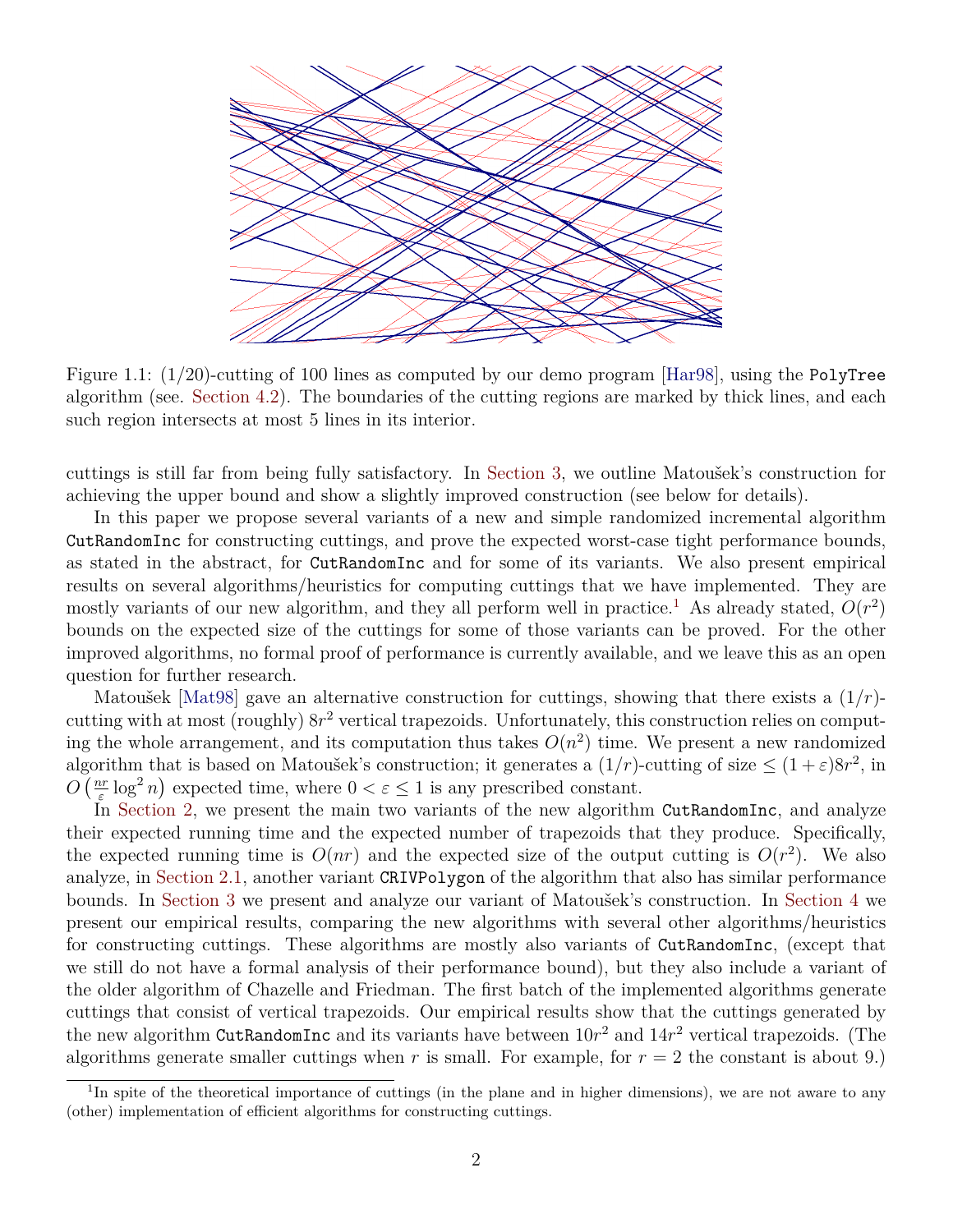In contrast, the Chazelle-Friedman algorithm generates cuttings of size roughly  $70r^2$ . Some variants of our algorithm are based on cuttings by convex polygons with a small number of edges rather than by vertical trapezoids. These perform even better in practice, and we have a proof of optimality for one of the methods CRIVPolygon, which can be interpreted as an extension of CutRandomInc (see [Section 2.1\)](#page-10-0). We conclude in [Section 5](#page-19-0) by mentioning a few open problems. A program with a GUI demonstrating the algorithms and heuristics presented in the paper, is available on the web in source form [\[Har98\]](#page-21-1).

# <span id="page-2-0"></span>**2 Incremental Randomized Construction of Cuttings**

Given a set  $\hat{S}$  of n lines in the plane, let  $\mathcal{A}(\hat{S})$  denote the arrangement of  $\hat{S}$ ; namely, the partition of the plane into faces, edges, and vertices as induced by the lines of  $\hat{S}$  [\[Ede87\]](#page-21-2). Let  $\mathcal{A}_{\mathcal{VD}}(\hat{S})$  denote the partition of the plane into vertical trapezoids (i.e., the vertical decomposition of  $\mathcal{A}(S)$ ), obtained by erecting two vertical segments up and down from each vertex of  $\mathcal{A}(\tilde{S})$ , and extending each of them until it either reaches a line of  $\hat{S}$ , or otherwise all the way to infinity.

Computing the decomposed arrangement  $\mathcal{A}_{VD}(\hat{S})$  can be done as follows. Pick a random permutation  $S = \langle s_1, \ldots, s_n \rangle$  of  $\hat{S}$ . Put  $S_i = \langle s_1, \ldots, s_i \rangle$ , for  $i = 1, \ldots, n$ . We compute incrementally the decomposed arrangements  $\mathcal{A}_{\mathcal{V}\mathcal{D}}(S_i)$ , for  $i = 1, \ldots, n$ , by inserting the *i*th line  $s_i$  of S into  $\mathcal{A}_{\mathcal{V}\mathcal{D}}(S_{i-1})$ . To do so, we compute the *zone*  $Z_i$  of  $s_i$  in  $\mathcal{A}_{\mathcal{VD}}(S_{i-1})$ , which is the set of all trapezoids in  $\mathcal{A}_{\mathcal{VD}}(S_{i-1})$  that intersect  $s_i$ . We split each trapezoid of  $Z_i$  into at most 4 trapezoids, such that no trapezoid intersects  $s_i$  in its interior, as in [\[SA95\]](#page-21-3). Finally, we perform a pass over all the newly created trapezoids, merging vertical trapezoids that are adjacent, and have identical top and bottom lines. The merging step guarantees that the resulting decomposition is  $\mathcal{A}_{VD}(S_i)$ , independently of the insertion order of elements in  $S_i$ ; see [\[dBCKO08\]](#page-20-5).

However, if we decide to skip the merging step, the resulting structure, denoted as  $\mathcal{A}^{\vert}(S_i)$ , depends on the order in which the lines are inserted into the arrangement. In fact,  $\mathcal{A}^{\vert}(S_i)$  is  $\mathcal{A}_{\mathcal{VD}}(S_i)$  with additional superfluous vertical walls. Each such vertical wall is a fragment of a vertical wall that was created at an earlier stage and got split during a later insertion step.

**Definition 2.1.** Let  $\hat{S}$  be a set of n lines in the plane, and let  $0 < c < 1$  be a constant. A c-cutting of  $\hat{S}$  is a partition of the plane into regions  $R_1, \ldots, R_m$ , such that, for each  $i = 1, \ldots, m$ , the number of lines of  $\hat{S}$  that intersect the interior of  $R_i$  is at most cn.

A region C in the plane is *c*-active if the number of lines of  $\hat{S}$  that intersect the interior of C is larger than cn.

A  $(1/r)$ -cutting is thus a partition of the plane into m regions such that none of them is  $(1/r)$ -active. Chazelle and Friedman [\[CF90\]](#page-20-3) showed that one can compute, in  $O(nr)$  time, a  $(1/r)$ -cutting that consists of  $O(r^2)$  vertical trapezoids. Both bounds are asymptotically tight in the worst case.

We propose a new algorithm for computing a cutting that works by incrementally computing the arrangements  $\mathcal{A}^{\dagger}(S_i)$ , using a random insertion order S of the lines. The new idea in the algorithm is that any "light" trapezoid (i.e., a trapezoid that is not  $(1/r)$ -active) constructed by the algorithm is immediately added to the final cutting, and the algorithm does not maintain the arrangement inside such a trapezoid from this point on. In this sense, one can think of the algorithm as being greedy; that is, it adds a trapezoid to the cutting as soon as one is constructed, and proceeds in this manner until the whole plane is covered. The algorithm, called CutRandomInc, is depicted in [Figure 2.1.](#page-3-0)

The algorithm has two variants. One does not merge adjacent trapezoids (as in the construction of  $\mathcal{A}^{\vert}(S)$ , while the other performs such mergings (as in the construction of  $\mathcal{A}_{\mathcal{VD}}(S)$ ).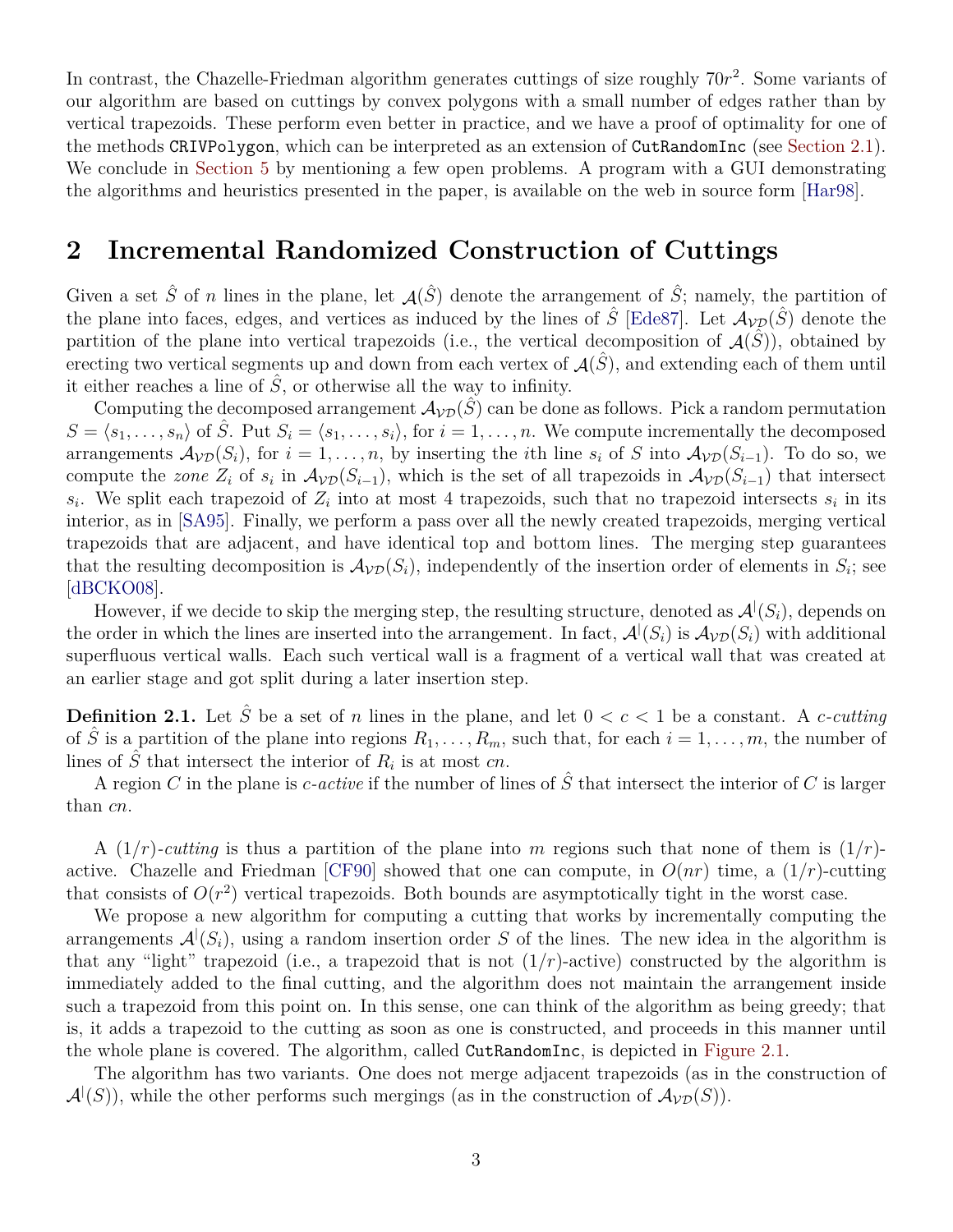ALGORITHM CutRandomInc $(\hat{S}, r, merge-flaq)$ Input: A set  $\hat{S}$  of n lines, a positive integer r, and a flag merge−flag that indicates whether merging is used or not **Output:** A  $(1/r)$ -cutting of  $\hat{S}$  by vertical trapezoids **begin** Choose a random permutation  $S = \langle s_1, s_2, \ldots, s_n \rangle$  of  $\hat{S}$ .  $\mathcal{C}_0 \leftarrow \left\{ \mathbb{R}^2 \right\}$ .  $i \leftarrow 0$ . **while** there are  $(1/r)$ -active trapezoids in  $\mathcal{C}_i$  **do**  $i \leftarrow i + 1$ Zone<sub>i</sub> ← The set of  $(1/r)$ -active trapezoids in  $\mathcal{C}_{i-1}$  that intersect  $s_i$ .  $Zone'_{i} \leftarrow \cup_{\Delta \in Zone_{i}} split(\Delta, s_{i}),$ where split( $\Delta$ , s) is the operation of splitting a vertical trapezoid  $\Delta$ crossed by a line s into at most four vertical trapezoids, as in [\[dBCKO08\]](#page-20-5), such that the new trapezoids cover  $\Delta$ , and they do not intersect s in their interior. **if** merge−flag **then** Merge adjacent trapezoids in  $Zone'_{i}$  that have the same top and bottom lines (one of which is  $s_i$ ). **end if**  $\mathcal{C}_i \leftarrow (\mathcal{C}_{i-1} \setminus \mathit{Zone}_i) \cup \mathit{Zone}'_i.$ **end while return**  $\mathcal{C}_i$ **end** CutRandomInc

<span id="page-3-0"></span>Figure 2.1: Algorithm for constructing a  $(1/r)$ -cutting of an arrangement of lines

If CutRandomInc outputs  $\mathcal{C}_k$ , for some  $k < n$ , then  $\mathcal{C}_k$  has no  $(1/r)$ -active trapezoids, and it is thus a  $(1/r)$ -cutting. After the *i*th line is being inserted, it is guaranteed that no active trapezoid of  $C_i$ intersects  $s_i$  in its interior, for  $j \geq i$ . This remains true even if merging is done by CutRandomInc. In particular,  $\mathcal{C}_n$  has no active region, and it is a cutting.

To appreciate the following proof of correctness and optimality of CutRandomInc, one has to observe that the covering  $C_i$  of the plane maintained by CutRandomInc depends heavily on the order in which the lines are inserted into the arrangement. Indeed, the set of active trapezoids maintained by CutRandomInc falls outside the classical frameworks of Clarkson and Shor [\[CS89\]](#page-20-6), lazy randomized incremental construction [\[dBDS95\]](#page-20-7), and epsilon nets [\[HW87\]](#page-21-4). See [Figure 2.4](#page-9-0) and [Figure 2.5,](#page-9-1) for situations that illustrate the difference between these frameworks and ours. In order to analyze our algorithms, new techniques need to be developed.

In the following, we denote by R a *selection* of  $\hat{S}$  of length  $r \leq n$ , i.e., an ordered sequence of r distinct elements of  $\hat{S}$ . By a slight abuse of notation, we also denote by R the unordered set of its elements. We define the *weight* of a trapezoid to be the number of lines that cross its interior.

**Definition 2.2.** Let  $\mathcal{T} = \mathcal{T}(\hat{S})$  denote the set of all vertical trapezoids whose top and bottom edges are contained in lines of  $\hat{S}$ , and whose vertical sides are contained in lines that pass through vertices of  $\mathcal{A}(\hat{S})$ .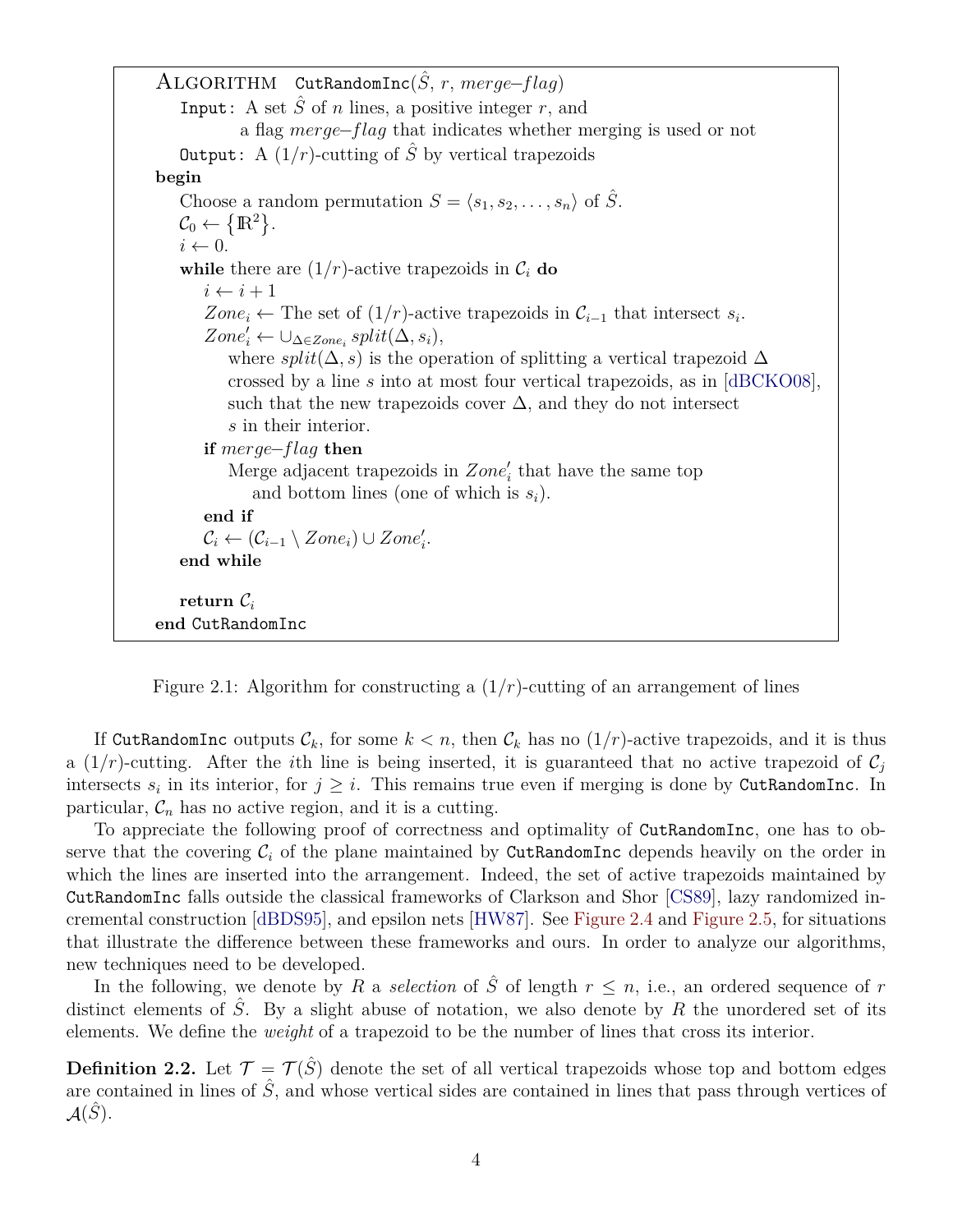

<span id="page-4-0"></span>Figure 2.2: Splitters created by CutRandomInc

For a selection R of  $\hat{S}$ , let  $\mathcal{CT}_{\mathcal{VD}}(R)$  denote the set of trapezoids of  $\mathcal{A}_{\mathcal{VD}}(R)$ . A trapezoid in  $\mathcal{CT}_{\mathcal{VD}}(R)$ is defined by at most 4 lines. For an integer  $0 \le k \le n$ , let  $\mathcal{CT}_{\mathcal{VD}}(R, k)$  denote the trapezoids of  $\mathcal{CT}_{\mathcal{VD}}(R)$ having weight at least k.

**Definition 2.3.** A vertical segment that serves as a left or right side of a trapezoid in  $\mathcal{T}(\hat{S})$  is called a *splitter*. The *weight* of a splitter is the number of lines of Sˆ that cross the relative interior of the splitter. For a selection R of  $\hat{S}$ , let  $\mathcal{CT}_{\mathcal{SP}}(R)$  denote the set of splitters of the trapezoids of  $\mathcal{A}^l(R)$ , and let  $\mathcal{CT}_{\mathcal{SP}}(R, k)$  denote the set of splitters in  $\mathcal{CT}_{\mathcal{SP}}(R)$  of weight at least k, where  $0 \leq k \leq n$ . In general, a splitter in  $\mathcal{CT}_{\mathcal{SP}}(R)$  is uniquely defined by 4 lines: two define the vertex of the arrangement through which the vertical line containing the splitter passes, and two define (pass through) its top and bottom endpoints; see [Figure 2.2](#page-4-0) (i). There are also splitters that are adjacent to the vertex that induces them (see [Figure 2.2](#page-4-0) (ii)); these are defined uniquely by 3 lines.

In the following, S denotes the random permutation of  $\hat{S}$  used by CutRandomInc.

**Lemma 2.4.** Let *s* be a splitter induced by  $\{l_1, l_2, l_3, l_4\} \subseteq \hat{S}$ , so that  $l_1$  and  $l_2$  intersect at a vertex p, s *is contained in the vertical line* l *passing through* p, and the endpoints of s are  $a = l_3 \cap l$ ,  $b = l_4 \cap l$ , with a nearer to p than b. Let  $L_w$  be the set of lines of  $\hat{S}$  that intersect the relative interior of s, and let  $L_q$ *be the set of lines of* Sˆ *that intersect the relative interior of* ap*; see [Figure 2.2](#page-4-0) (i). Then the probability of* s *to be created by* CutRandomInc *is bounded by*

$$
\frac{8}{(w+1)^2(q+w+3)^2},
$$

*where*  $w = |L_w|, q = |L_q|$ .

*If one of the endpoints of the splitter is p, then the probability of* s to be created is  $\leq 6/(w+1)^3$ ; where  $w = |L_w|$ , and  $L_w$  is the set of lines crossing the relative interior of s; see [Figure 2.2](#page-4-0) (ii).

*Proof*: Let A denote the event that  $l_1, l_2$  appear in S before all the lines of  $L_q \cup L_w \cup \{l_3\}$ , and let B denote the event that  $l_3, l_4$  appear in S before all the lines of  $L_w$ .

The event  $A$  is a necessary and sufficient condition for  $pb$  (or a longer segment) to be created, when merging is not used. The event  $B$ , conditioned on  $A$ , is a necessary and sufficient condition for the vertices delimiting s to be created before s is being "killed". Hence s is created by CutRandomInc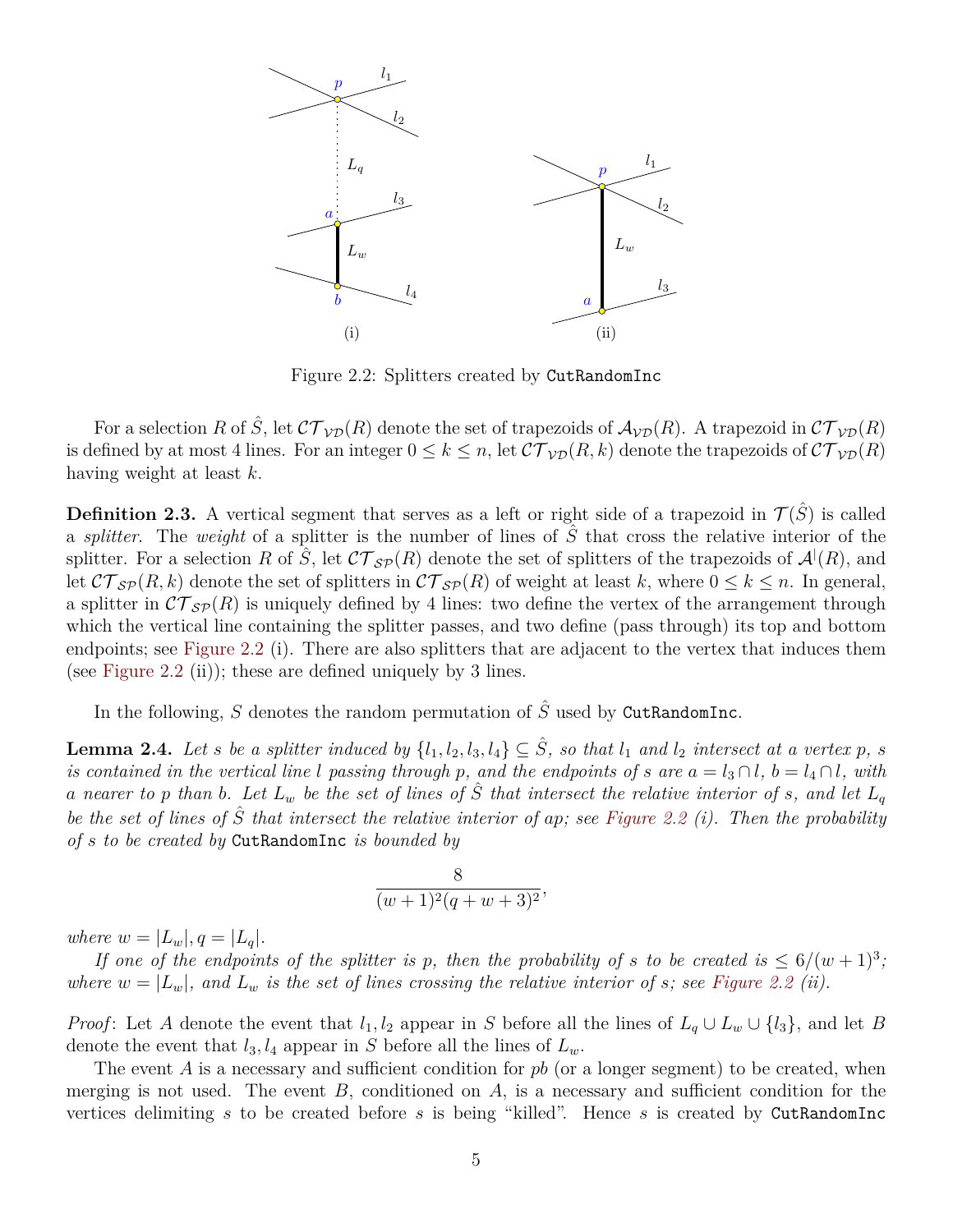(without merging) if and only if  $A \cap B$  occurs for S. (If merging is used, only one implication holds: If s is created then  $A \cap B$  occurs for S.)

To compute  $P(A \cap B)$  it suffices to consider permutations of only the  $q + w + 4$  lines in  $L_q \cup L_w \cup$  $\{l_1, l_2, l_3, l_4\}$ . We distinguish between two cases:

(i) The first three lines in such a permutation are the lines  $l_1, l_2, l_4$ , in any order in which  $l_4$  is not the third line. This ensures the occurrence of A. We now choose the  $w+1$  locations of the lines in  $L_w \cup \{l_3\}$ in the permutation, and place  $l_3$  at the first of the these locations, thus ensuring B. The number of such permutations is  $(6-2)\binom{q+w+1}{w+1}w!q! = 4(q+w+1)!/(w+1).$ 

(ii) The first two lines in the permutation are  $l_1, l_2$  (in any order). Again, A is ensured. To ensure B, we choose the  $w + 2$  locations of the lines in  $L_w \cup \{l_3, l_4\}$ , and place  $l_3, l_4$  as the first two of them (in any order). The number of such permutations is

$$
2!\binom{q+w+2}{w+2}2!w!q! = \frac{4(q+w+2)!}{(w+1)(w+2)}.
$$

It is easily verified that these two cases exhaust all possibilities of  $A \cap B$  to arise. Hence,

$$
P(A \cap B) = \frac{4(q+w+1)!}{(w+1)(q+w+4)!} + \frac{4(q+w+2)!}{(w+1)(w+2)(q+w+4)!}
$$
  
\n
$$
\leq \frac{4}{(w+1)(q+w+2)(q+w+3)^2} + \frac{4}{(w+1)^2(q+w+3)^2}
$$
  
\n
$$
\leq \frac{8}{(w+1)^2(q+w+3)^2}
$$

The proof of the second part of the lemma follows by observing that  $ap$  is created iff  $l_1, l_2, l_3$  appear in S before all the lines of  $L_w$ . The probability for this to happen is  $3!w!/(w+3)! \leq 6/(w+1)^3$ .

**Definition 2.5.** Let  $\mathcal{T}_{\mathcal{SP}}(S)$  denote the set of splitters in  $\bigcup_{i=1}^n \mathcal{CT}_{\mathcal{SP}}(S_i)$ , let  $\mathcal{T}_{\mathcal{VD}}(S)$  denote the set of trapezoids in  $\bigcup_{i=1}^n \mathcal{CT}_{\mathcal{VD}}(S_i)$ . Let  $\mathcal{T}_{\mathcal{SP}}^{\mathcal{A}}(S) = \bigcup_{i=1}^n \mathcal{CT}_{\mathcal{SP}}(S_i, n/(2r))$ , and let  $\mathcal{T}_{\mathcal{VD}}^{\mathcal{A}}(S) = \bigcup_{i=1}^n \mathcal{CT}_{\mathcal{VD}}(S_i, n/r)$ .

<span id="page-5-0"></span>**Lemma 2.6.** *Let*  $S$  *be a random permutation of*  $\hat{S}$ *. Then* 

$$
E\left[\sum_{s\in\mathcal{T}_{SP}^{\mathcal{A}}(S)} (w(s))^c\right] = O\left(n^c r^{2-c}\right),
$$

*for*  $c = 0$  *or*  $c = 1$ *.* 

*Proof*: Let p be a vertex of  $A(\hat{S})$ . The expected contribution, of all the splitters that lie on the vertical line passing through  $p$ , to the above sum is at most

$$
O \left( \sum_{w=n/2r}^{\infty} \sum_{q=0}^{\infty} \frac{w^c}{(w+1)^2 (q+w+3)^2} + \sum_{w=n/2r}^{\infty} \frac{w^c}{(w+1)^3} \right)
$$
  
= 
$$
O \left( \sum_{w=n/2r}^{\infty} \sum_{q=0}^{\infty} \frac{w^{c-2}}{(q+w+3)^2} + \left(\frac{n}{r}\right)^{c-2} \right) = O \left( \sum_{w=n/2r}^{\infty} w^{c-3} + \left(\frac{n}{r}\right)^{c-2} \right)
$$
  
= 
$$
O \left( \left(\frac{n}{r}\right)^{c-2} \right),
$$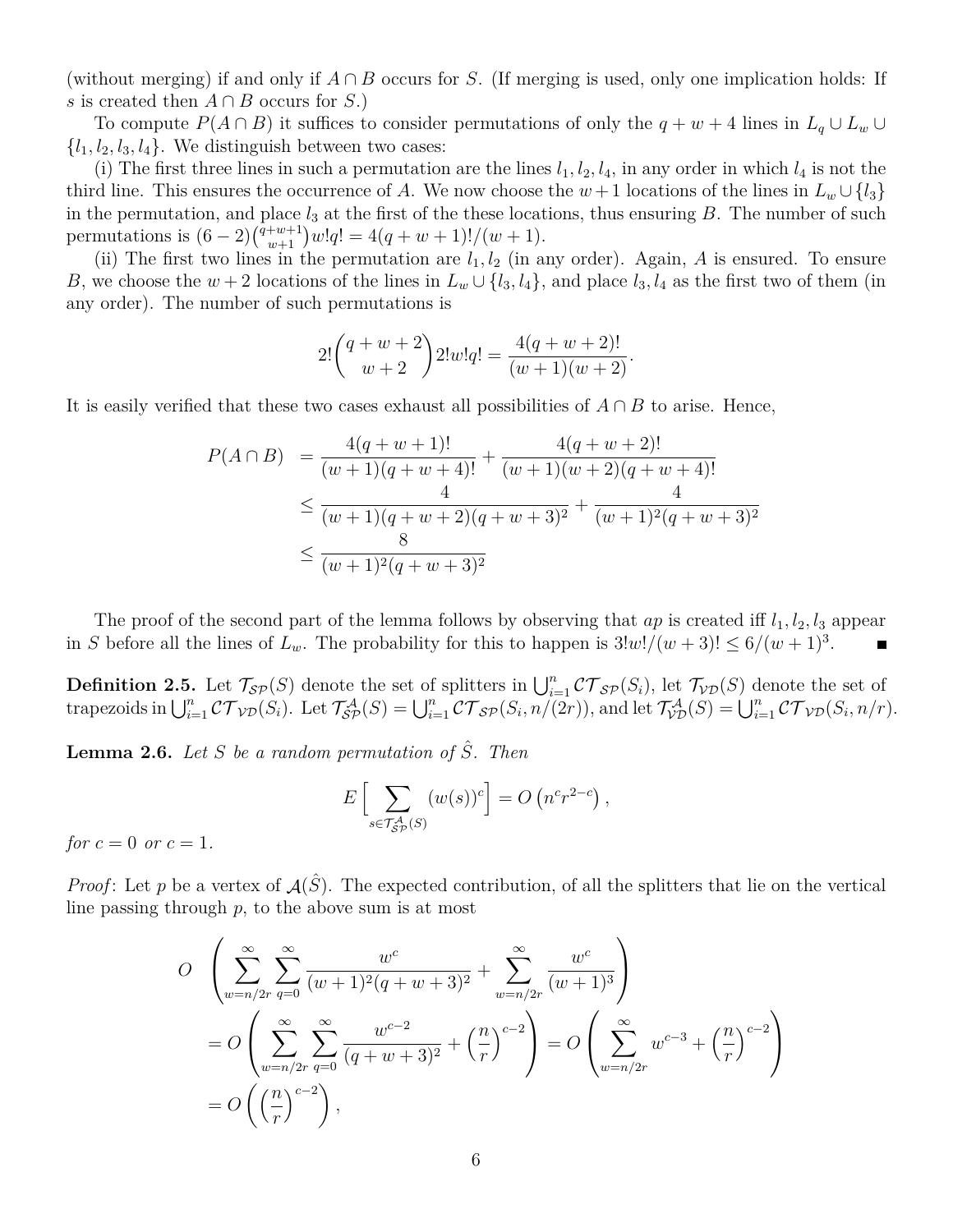for  $c = 0, 1$ .

Since there are  $O(n^2)$  vertices in  $\mathcal{A}(\hat{S})$ , it follows that

$$
E\left[\sum_{s \in \mathcal{T}_{SP}^{\mathcal{A}}(S)} (w(s))^c\right] = O\left(n^c r^{2-c}\right).
$$

[Lemma 2.6](#page-5-0) implies that the number of "heavy" splitters generated by CutRandomInc, with or without merging, is  $O(r^2)$ , and their total weight is  $O(nr)$ .

<span id="page-6-0"></span>**Lemma 2.7.** *Let* S *be a random permutation of* Sˆ*. Then*

$$
W = E\left[\sum_{\Delta \in \mathcal{T}_{VD}^{\mathcal{A}}(S)} (w(\Delta))^c\right] = O\left(n^c r^{2-c}\right),
$$

*for*  $c = 0, 1$ *.* 

*Proof*: The probability of a trapezoid  $\Delta$  of weight w to be created during the computation of  $\mathcal{CT}_{\mathcal{VD}}(S)$ , if it is defined by  $d \leq 4$  lines, is proportional to  $1/w^d$ . Let  $f_w^d$  denote the number of trapezoids of  $\mathcal{T}_{VD}(S)$  that are defined by d lines of S and have weight w. Let  $F_{\leq w}^d = \sum_{q=0}^w f_q^d$ . By the Clarkson-Shor probabilistic technique [\[CS89\]](#page-20-6), we have  $F_{\leq w}^d = O((n/w)^2 w^d) = O(n^2 w^{d-2})$ . Let  $W_d$  denote the contribution to W made by trapezoids defined by  $d$  lines. Then

$$
W_d = \sum_{w=n/r}^{n-d} \frac{f_w^d w^c}{w^d} = \sum_{w=n/r}^{n-d} f_w^d w^{c-d} \le \sum_{w=n/r}^{n-d} (F_{\leq w}^d - F_{\leq w-1}^d) w^{c-d}
$$
  
\n
$$
\le F_{\leq n}^d n^{c-d} + \sum_{w=n/r}^{n-d-1} F_{\leq w}^d (w^{c-d} - (w+1)^{c-d}) = O\left(n^c + \sum_{w=n/r}^{n-d-1} F_{\leq w}^d w^{c-d-1}\right)
$$
  
\n
$$
= O\left(n^c + \sum_{w=n/r}^{n-d-1} n^2 w^{d-2} w^{c-d-1}\right) = O\left(n^c + n^2 \sum_{w=n/r}^{\infty} w^{c-3}\right)
$$
  
\n
$$
= O\left(n^c + n^2 (n/r)^{c-2}\right) = O\left(n^c r^{2-c}\right).
$$

Overall,  $W = \sum_{d=1}^{4} W_i = O(n^c r^{2-c}).$ 

By [Lemma 2.7,](#page-6-0) the expected number of trapezoids in  $\mathcal{T}_{VD}^{\mathcal{A}}(S)$  is  $O(r^2)$ , and their expected total weight is  $O(nr)$ .

**Remark 2.8.** [Lemma 2.6](#page-5-0) and [Lemma 2.7](#page-6-0) hold for any  $0 \leq c < 2$ , but we only need the results for  $c = 0, 1.$ 

<span id="page-6-1"></span>Let  $\nabla \mathcal{V} \mathcal{D}_i = \mathcal{C} \mathcal{T}_{\mathcal{V} \mathcal{D}}(S_i, n/r) \setminus \mathcal{C} \mathcal{T}_{\mathcal{V} \mathcal{D}}(S_{i-1}, n/r), \ \nabla \mathcal{S} \mathcal{P}_i = \mathcal{C} \mathcal{T}_{\mathcal{S} \mathcal{P}}(S_i, n/2r) \setminus \mathcal{C} \mathcal{T}_{\mathcal{S} \mathcal{P}}(S_{i-1}, n/2r), \text{ and}$ let  $\nabla \mathcal{C}_i$  be the set of *active* trapezoids in  $\mathcal{C}_i \setminus \mathcal{C}_{i-1}$ ; namely, the new active trapezoids created in the *i*th iteration of the algorithm.

 $\blacksquare$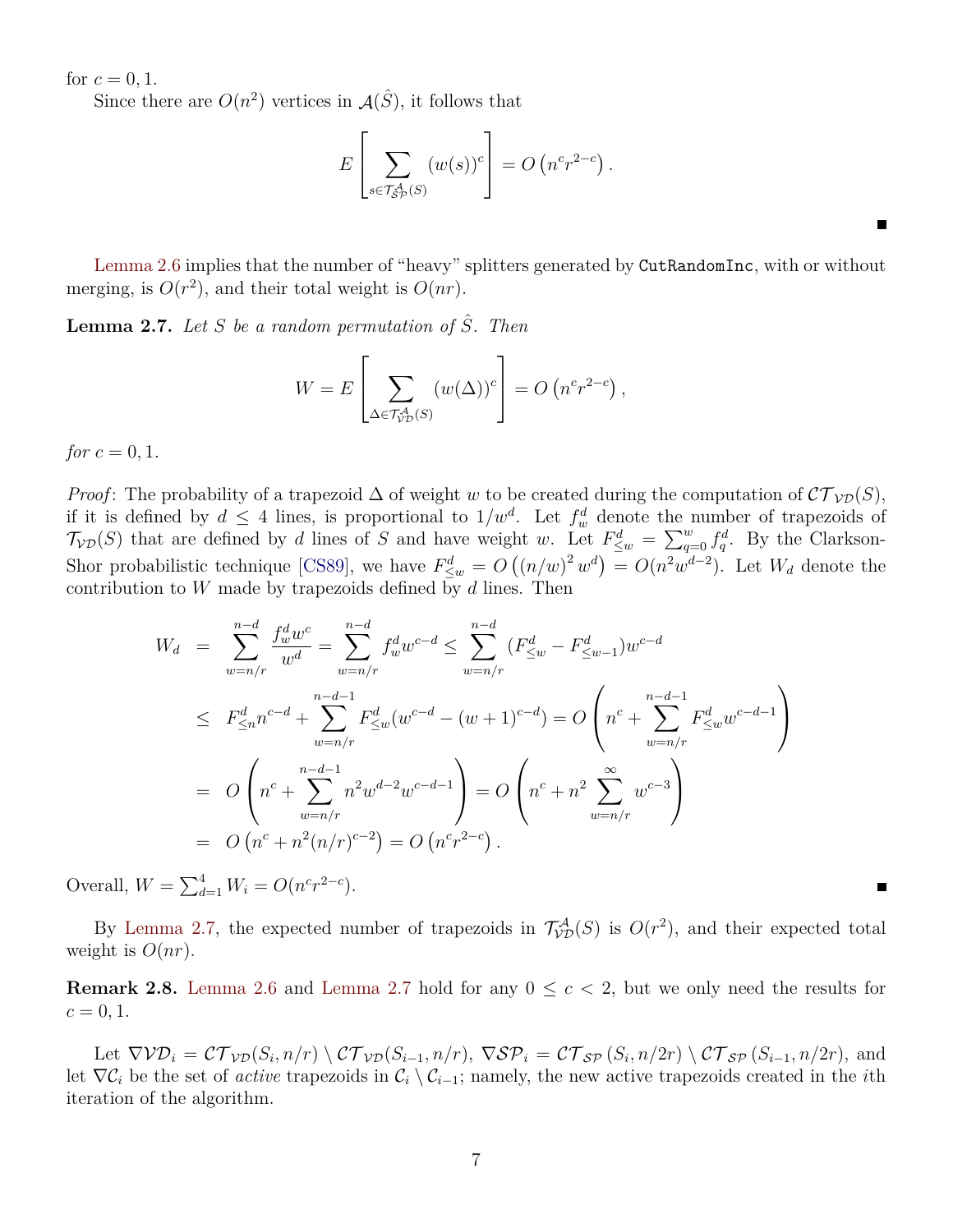

<span id="page-7-0"></span>Figure 2.3: A new trapezoid  $\tau \in \nabla \mathcal{C}_i$  must lie inside a new trapezoid  $\Delta \in \nabla \mathcal{V} \mathcal{D}_i$ .

**Lemma 2.9.** *(a) Each new trapezoid*  $\tau \in \nabla \mathcal{C}_i$  *must be contained in a new trapezoid*  $\Delta \in \nabla \mathcal{V} \mathcal{D}_i$ .

*(b)* Let  $\Delta$  *be a* (1/r)*-active trapezoid in*  $\nabla \mathcal{V}D_i$ *, and let*  $\nabla \mathcal{C}_i(\Delta)$  *(resp.*  $\nabla \mathcal{S}P_i(\Delta)$ *)* denote the set of *trapezoids in*  $\nabla \mathcal{C}_i$  *(resp. splitters in*  $\nabla \mathcal{S} \mathcal{P}_i$ *) that are contained in*  $\Delta$ *. Then* 

$$
\sum_{\tau \in \nabla C_i(\Delta)} w(\tau) = O\left(w(\Delta) + \sum_{s \in \nabla S\mathcal{P}_i(\Delta)} w(s)\right),
$$

*and*

$$
\left|\nabla \mathcal{C}_i(\Delta)\right| = O\left(\frac{r}{n}w(\Delta) + \left|\nabla \mathcal{S} \mathcal{P}_i(\Delta)\right|\right).
$$

*The lemma holds regardless of whether or not* CutRandomInc *performs merging.*

*Proof*: (a) Let  $\tau \in \nabla C_i$  be an active trapezoid created in the *i*th iteration of CutRandomInc, and let  $\Delta$ be the trapezoid of  $\mathcal{CT}_{\mathcal{VD}}(S_i)$  that contains  $\Delta$ . If the line  $s_i$  is the top or bottom line of  $\tau$  then clearly  $\Delta$  is also newly created. Otherwise  $s_i$  must delimit one of the vertical sides of  $\tau$ . This side is also a side of  $\Delta$ , so  $\Delta$  is newly created. Hence  $\Delta \in \nabla \mathcal{V} \mathcal{D}_i$ . See [Figure 2.3.](#page-7-0)

(b) Let  $\tau$  be a trapezoid in  $\nabla \mathcal{C}_i(\Delta)$ . We charge the weight of  $\tau$  either to (a portion of) the weight of the (active) trapezoid of  $\Delta$ , or to a new "heavy" splitter that bounds  $\tau$ .

As noted in (a), at least one of the splitters of  $\tau$  must be new (i.e., created in the *i*th iteration), and this remains true even if  $\tau$  was created by merging a few active trapezoids of  $\mathcal{C}_{i-1}$ .

Consider the lines  $l \in \hat{S}$  that cross  $\tau$ . If at least half of these lines intersect the ceiling and/or floor of  $\Delta$ , we charge  $w(\tau)$  to those intersection points, whose number is at least  $w(\tau)/2$ . Since there are at most  $2w(\Delta)$  such intersections on the boundary of  $\Delta$ , it follows that the sum of the weights  $w(\tau)$  of such trapezoids is at most  $4w(\Delta)$ .

So one can assume that at least half the lines that cross  $\tau$  do not intersect either the floor or the ceiling of  $\tau$ . This implies that the new splitter must intersects at least  $w(\tau)/2 > n/(2r)$  of these lines, which implies that  $s \in \nabla \mathcal{S} \mathcal{P}_i$ . Thus, we charge  $w(\tau)$  to  $w(s)$ . Since  $w(\tau) \leq 2w(s)$ , and each such splitter can be charged at most twice, the first inequality of (b) follows.

As for the second inequality, if a  $(1/r)$ -active trapezoid  $\tau \in \nabla C_i(\Delta)$  does not have a splitter of  $\nabla S\mathcal{P}_i$ as one of its sides, then there at least  $n/r$  intersections between the lines crossing  $\tau$  and the bottom and top edges of  $\tau$ . The number of such trapezoids within  $\Delta$  is at most  $2w(\Delta)/(n/r) = O((r/n)w(\Delta)).$ This is easily seen to imply the second inequality.

<span id="page-7-1"></span>**Theorem 2.10.** *The expected size of the cutting generated by* CutRandomInc *(with or without merging)* is  $O(r^2)$ , and the expected running time is  $O(nr)$ .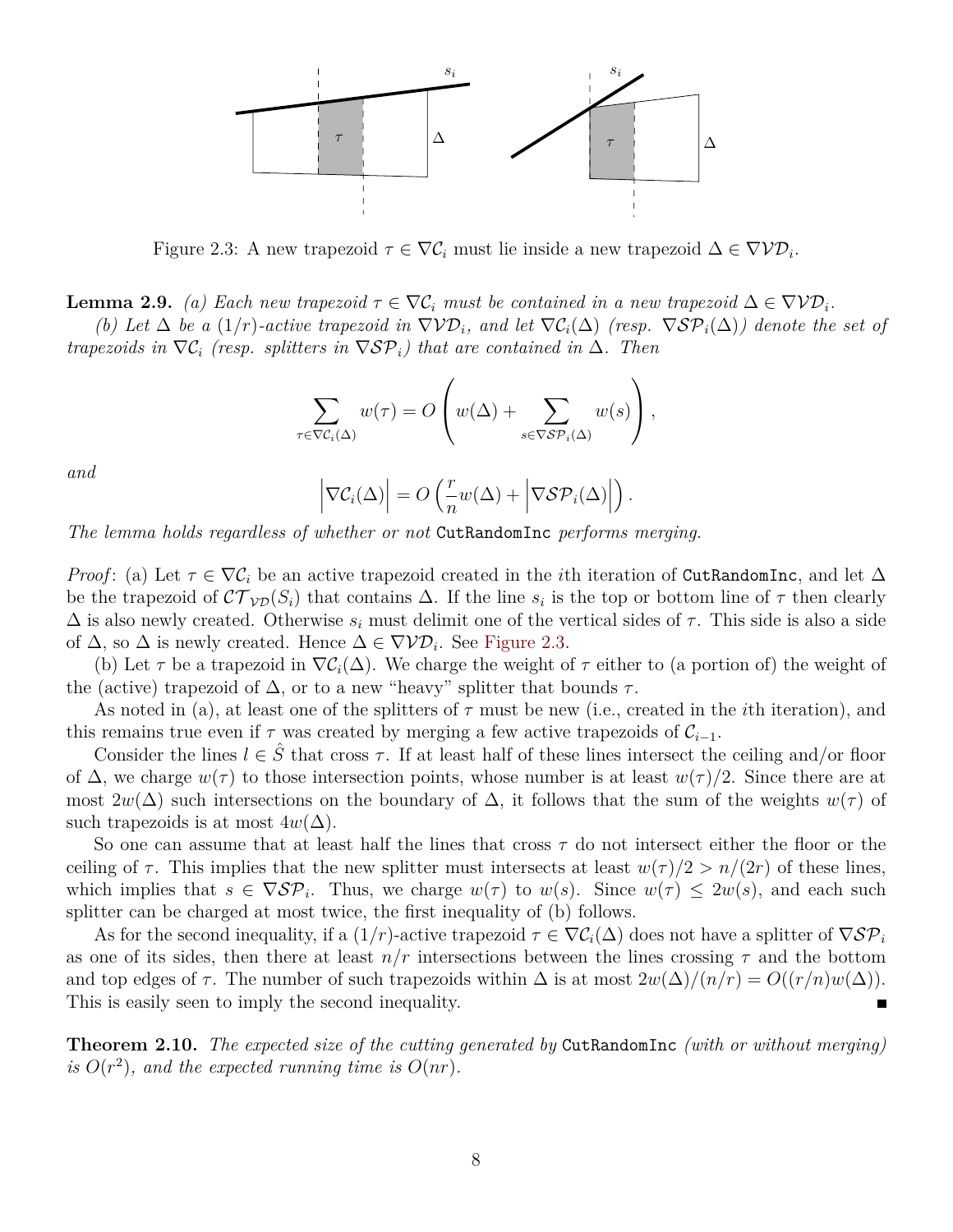*Proof*: Since the direct work involved in creating the children of a trapezoid is proportional to the number of lines that cross it, we can bound the overall work performed by CutRandomInc by the total weight of the active trapezoids that it generates.

Of course, if we perform merging, there is also additional work associated with merging trapezoids. However, the merging stage can be performed in linear time in the total weight of the split trapezoids. This requires a somewhat careful but routine implementation, so that the running time remains linear even when merging the conflict lists of a potentially large number of trapezoids, during the creation of a single new (merged) trapezoid.

Thus, using [Lemma 2.9](#page-6-1) (a), the expected running time is proportional to

$$
E\left[\sum_{i=1}^n \sum_{\tau \in \nabla \mathcal{C}_i} w(\tau)\right] = E\left[\sum_{i=1}^n \sum_{\Delta \in \nabla \mathcal{V} \mathcal{D}_i} \sum_{\tau \in \nabla \mathcal{C}_i(\Delta)} w(\tau)\right].
$$

By [Lemma 2.9](#page-6-1) (b), we have:

$$
E\left[\sum_{i=1}^{n} \sum_{\tau \in \nabla \mathcal{C}_i} w(\tau)\right] = E\left[\sum_{i=1}^{n} \sum_{\Delta \in \nabla \mathcal{V}D_i} O\left(w(\Delta) + \sum_{s \in \nabla S\mathcal{P}_i(\Delta)} w(s)\right)\right]
$$
  
= 
$$
O\left(E\left[\sum_{\Delta \in \mathcal{T}_{\mathcal{V}D}^{\mathcal{A}}(S)} w(\Delta) + \sum_{s \in \mathcal{T}_{\mathcal{S}P}^{\mathcal{A}}(S)} w(s)\right]\right) = O(nr),
$$

by [Lemma 2.6,](#page-5-0) and [Lemma 2.7.](#page-6-0)

As for the expected size of the cutting,

$$
E\left[\sum_{i=1}^{n} |\nabla \mathcal{C}_{i}| \right] = E\left[\sum_{i=1}^{n} \sum_{\Delta \in \nabla \mathcal{V} \mathcal{D}_{i}} |\nabla \mathcal{C}_{i}(\Delta)| \right] = O\left(E\left[\sum_{\Delta \in \mathcal{T}_{\mathcal{V} \mathcal{D}}(\mathcal{S})} \frac{r}{n} w(\Delta) + |\mathcal{T}_{\mathcal{S} \mathcal{P}}^{\mathcal{A}}(\mathcal{S})| \right] \right)
$$
  
=  $O(r^{2}),$ 

by Lemma  $2.9$  (b).

The algorithm CutRandomInc works also for planar arrangements of segments and  $x$ -monotone curves (such that the number of intersections of any pair of curves is bounded by a constant). This follows by a straightforward adaption of the proof to those cases, which we omit, and it is summarized in the following proposition.

 $\blacksquare$ 

**Proposition 2.11.** Let  $\hat{\Gamma}$  be a set of x-monotone curves such that each pair intersects in at most a *constant number of points. Then the expected size of the* (1/r)*-cutting generated by* CutRandomInc *for*  $\Gamma$  *is*  $O(r^2)$ *, and the expected running time is*  $O(nr)$ *, for any integer*  $1 \leq r \leq n$ *, in an appropriate model of computation.*[2](#page-8-0)

However, the arrangement of a set of n segments or curves might have subquadratic complexity (since the number of intersection points might be subquadratic). This raises the question of whether CutRandomInc generates smaller cuttings for such sparse arrangements.

Indeed, an algorithm of [\[dBS95\]](#page-21-5) generates cuttings of size  $O\left(r+\frac{r^2}{n^2}\kappa\right)$ , in expected time  $O\left(n\log r+\frac{r}{n}\right)$  $\frac{r}{n}\kappa$ , where  $\kappa$  is the overall complexity of the arrangement. Using CutRandomInc for this case, we obtain the following slightly weaker bounds:

<span id="page-8-0"></span><sup>&</sup>lt;sup>2</sup>real-RAM model so that the intersection of two curves, and the value of a curve at a certain x-coordinate can be computed in  $O(1)$  time.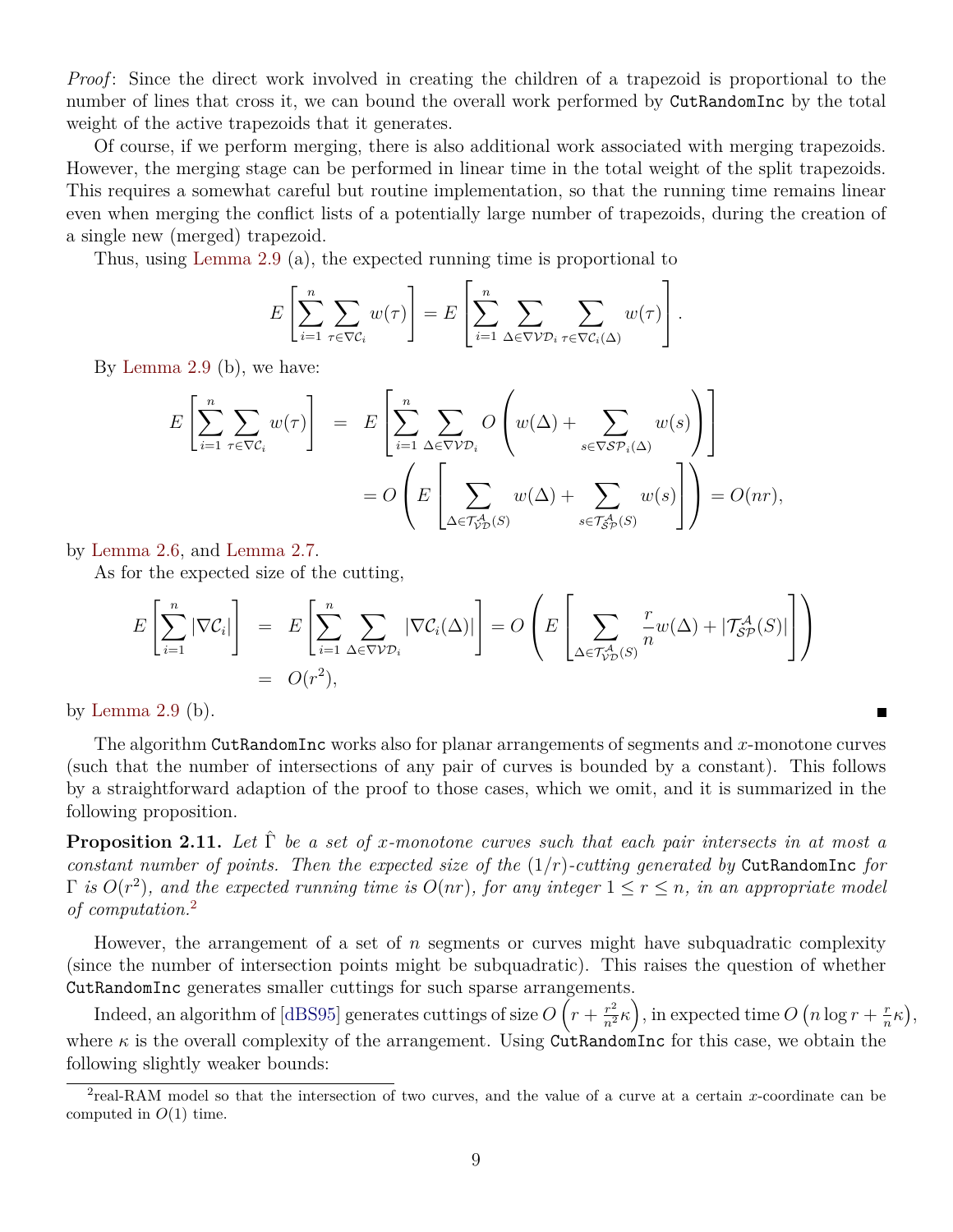

<span id="page-9-0"></span>Figure 2.4: If merging is *not* used by CutRandomInc, an active trapezoid  $\Delta \in \mathcal{C}_i$  might disappear if we skip an insertion of a line, which does not belong to the defining or crossing sets of ∆. Indeed, if CutRandomInc inserts the lines in the order  $l_1, l_2, \ldots, l_7$ , then the trapezoid  $\Delta$  is created; see (i). However, if we skip the insertion of the line  $l_1$ , then the trapezoid  $\Delta$  is not created, because the ray emanating downward from  $l_2 \cap l_3$  intersects it. This implies that there is no 'locality' in the determination of which trapezoids arise in the execution of CutRandomInc, so the standard techniques of [\[CS89,](#page-20-6) [dBDS95,](#page-20-7) [HW87\]](#page-21-4) can not be applied directly in analyzing CutRandomInc.



<span id="page-9-1"></span>Figure 2.5: Even if merging is used by CutRandomInc, an active trapezoid  $\Delta \in \mathcal{C}_i$  might disappear if we skip an insertion of a line which is completely unrelated to  $\Delta$ . The thick lines represent two sets of 100 parallel lines, and we want to compute a  $(1/10)$ -cutting. We execute CutRandomInc with the first 6 lines  $l_1, \ldots, l_6$  in this order. Note that any trapezoid that intersects a thick line is active. The first trapezoid  $\Delta'$  inside  $\Delta abc$  that becomes inactive is created when the line  $l_5$  is being inserted; see parts (i) and (ii). However, if we skip the insertion of the line  $l_4$  (as in part (iii)), the corresponding inactive trapezoid  $\Delta$ <sup>*n*</sup> will extend downwards and intersect  $\Delta$ . Since  $\Delta$ <sup>*n*</sup> is inactive, the decomposition of the plane inside  $\Delta''$  is no longer maintained. In particular, this implies that the trapezoid  $\Delta$  will not be created, since it is being blocked by  $\Delta''$ , and no merging involving areas inside  $\Delta''$  will take place. Here too  $l_4$  belongs neither to the defining nor to the crossing sets of  $\Delta$ .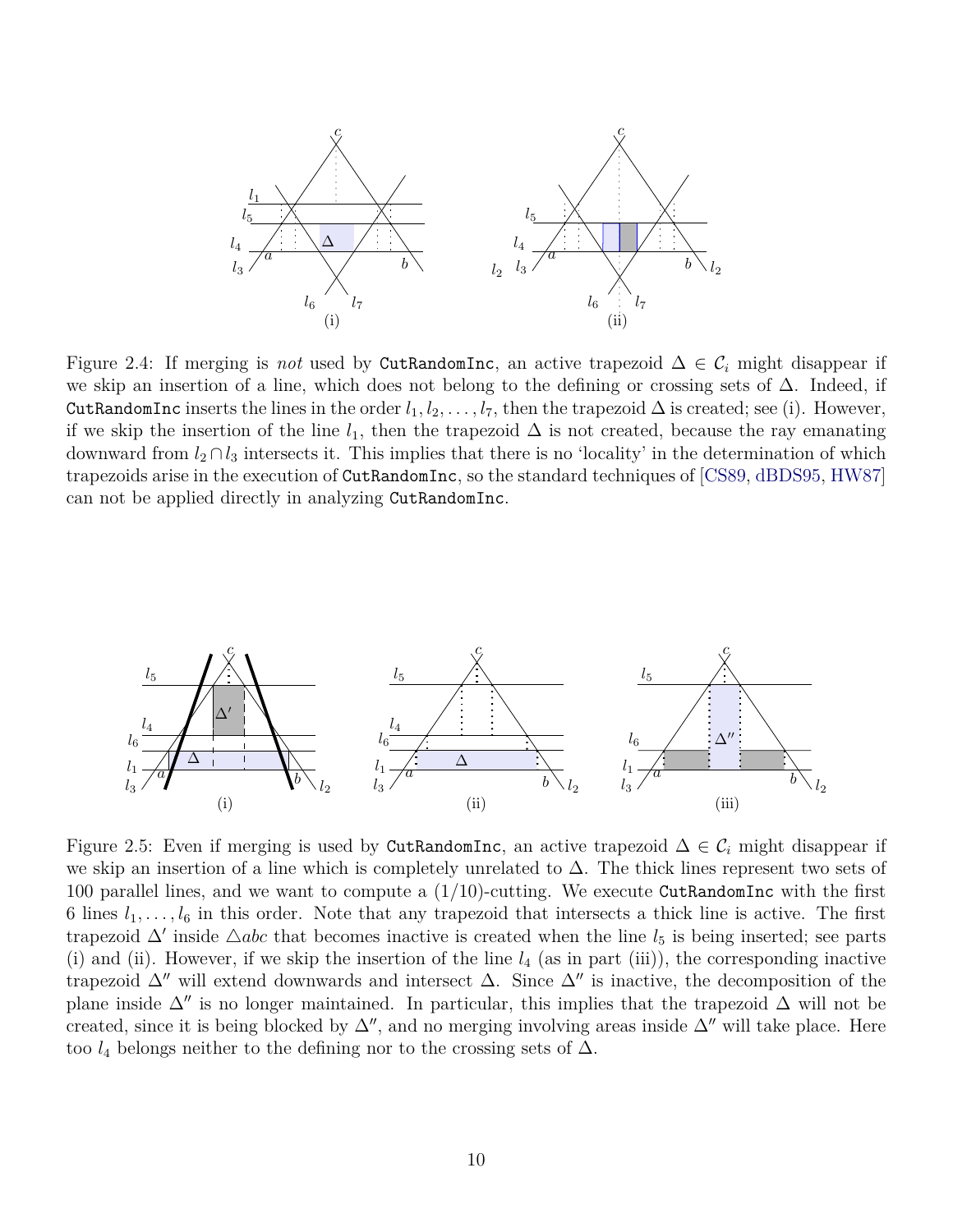**Proposition 2.12.** *Let* Γˆ *be a set of* n *curves, such that each pair of curves of* Γˆ *intersect in at most a constant number of points. Then the expected size of the* (1/r)*-cutting generated by* CutRandomInc*, when applied to* Γˆ*, is*

$$
O\left(r\log r + \frac{r^2}{n^2}\kappa\right),\,
$$

and the expected running time is  $O(n \log^2 r + r\kappa/n)$ , for any integer  $1 \leq r \leq n$ , where  $\kappa$  is the complexity *of*  $\mathcal{A}(\hat{\Gamma})$ *.* 

Since CutRandomInc generates superficial splitters, the results for sparse arrangements are slightly worse (by a factor of  $\log r$  if  $\kappa$  is relatively small) than those of [\[dBS95\]](#page-21-5). We omit any further details. The algorithm of [\[dBS95\]](#page-21-5) is similar to the algorithm of Chazelle and Friedman [\[CF90\]](#page-20-3), and we therefore believe that in practice CutRandomInc (with merging) will generate much smaller cuttings for  $\mathcal{A}(\Gamma)$ , as the results of [Section 4](#page-14-0) might suggest.

**Remark 2.13.** An interesting question is whether CutRandomInc can be extended to higher dimensions. If we execute CutRandomInc in higher dimensions, we need to use a more complicated technique in decomposing each of our "vertical trapezoids" whenever it intersects a newly inserted hyperplane. Chazelle and Friedman's algorithm uses bottom vertex triangulation for this decomposition. However, in our case, it is easy to verify that CutRandomInc might generate simplices so that the size of their defining set need not be bounded by a constant, if we use bottom vertex triangulation. This implies that the current analysis can not be extended to this case. We leave the problem of extending CutRandomInc to higher (say, three) dimensions as an open problem for further research.

#### <span id="page-10-0"></span>**2.1 Cuttings by Vertical Polygons**

In this section, we present another variant of CutRandomInc that uses 'vertical polygons' instead of vertical trapezoids, and establish similar optimal performance bounds for this variant.

**Definition 2.14.** Let  $\hat{S}$  be a set of n lines. A convex polygon P is a  $\mu$ -vertical polygon of  $\hat{S}$ , if the boundary of P, except for the two vertical sides of P, if any, is contained in  $\bigcup \hat{S}$ , and the number of non-vertical edges of P is at most  $\mu$ , where  $\mu$  is a small positive constant (the case  $\mu = 2$  is the case of vertical trapezoids). We denote the set of all such polygons by  $VP_\mu(\hat{S})$ . A  $\mu$ -vertical polygon P is a  $\mu$ -corridor, if its two splitters (i.e. vertical sides) are defined by vertices of  $\mathcal{A}(\hat{S})$  lying on the boundary of P. Note that the size of the defining set of a  $\mu$ -corridor is  $\leq \mu + 2$ .

In the following, we consider  $\mu$  to be a prescribed small constant.

We can use  $\mu$ -vertical polygons instead of vertical trapezoids in CutRandomInc; namely, each region maintained by CutRandomInc is a  $\mu$ -vertical polygon. Whenever a new region is being created, it is split into two subregions if it has more than  $\mu$  non-vertical edges. This is done by erecting a splitter, from an appropriate vertex of the region. Let CRIVPolygon denote this variant of CutRandomInc. Here too we have the option of performing *merging*. That is, we merge a sequences long as possible, of adjacent  $\mu$ -vertical polygons, within the same face of  $\mathcal{A}(S_i)$ , into a single vertical polygon, as long as the number of its non-vertical edges does not exceed  $\mu$ .

The gain in using  $\mu$ -vertical polygons instead of vertical trapezoids is that the number of splitters generated is much smaller, yielding smaller cuttings. See [Section 4.](#page-14-0) The disadvantage is that the regions output by the algorithm are more complex to handle in any subsequent application of the cutting.

<span id="page-10-1"></span>**Lemma 2.15.** Let  $\hat{S}$  be a set of n lines in the plane. The number of  $\mu$ -corridors of  $\mathcal{A}(\hat{S})$  is  $O(n^2)$ .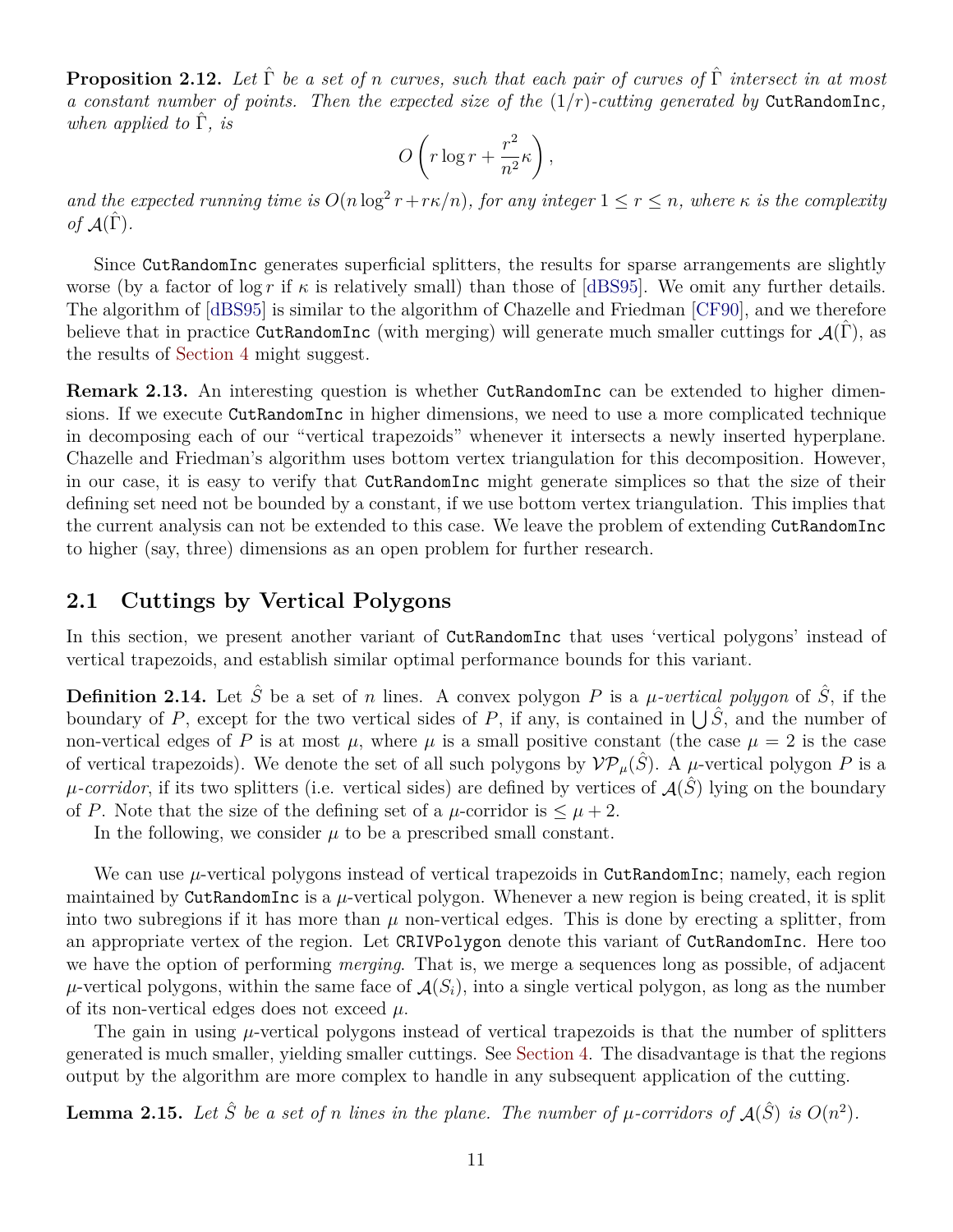*Proof*: A vertex p of  $A(\hat{S})$  is the left-bottom vertex of only a constant number  $(O(\mu))$  of  $\mu$ -corridors. The lemma follows since the number of such vertices is  $O(n^2)$ .

Note that any  $\mu$ -vertical polygon is contained in only a constant number of  $\mu$ -corridors. Let S be a random permutation of the lines of S, and let  $\mathcal{CO}_i$  denote the set of active  $\mu$ -corridors in  $\mathcal{A}(S_i)$ , for  $i=1,\ldots,n$ . Let  $\mathcal{T}_{\mathcal{CO}}^{\mathcal{A}}=\bigcup_{i=1}^{n}\mathcal{CO}_i$ . Note that those corridors are not necessarily disjoint. Moreover, each active region maintained by CRIVPolygon, is contained inside at least one active corridor, and the set of splitters generated by CRIVPolygon is a subset of the set of splitters generated by CutRandomInc. Thus, [Lemma 2.6](#page-5-0) holds for the active splitters generated by CRIVPolygon. As for the corridors, we have:

<span id="page-11-0"></span>**Lemma 2.16.** *Let* S *be a random permutation of*  $\hat{S}$ *, then* 

$$
W = E\left[\sum_{\tau \in \mathcal{T}_{\mathcal{CO}}^{\mathcal{A}}(S)} (w(\tau))^c\right] = O\left(n^c r^{2-c}\right),
$$

*for*  $c = 0, 1$ *.* 

*Proof*: We follow the proof of [Lemma 2.7,](#page-6-0) using [Lemma 2.15](#page-10-1) to bound the number of "heavy"  $\mu$ corridors. This follows by observing that we can apply the Clarkson-Shor technique [\[CS89\]](#page-20-6) to bound the number of  $\mu$ -corridors with weight at most k. Indeed, arguing as in the proof of [Lemma 2.7,](#page-6-0) the expected contribution to total weight of  $\mu$ -vertical corridors having weight at least  $n/(2r)$ , created by the algorithm, and defined by d lines is  $O(n^c r^{2-c})$ , for  $d = 1, ..., \mu + 4$ .

**Theorem 2.17.** *The expected size of the cutting generated by* CRIVPolygon *(with or without merging)* is  $O(r^2)$ , and the expected running time is  $O(nr)$ .

*Proof*: We only sketch the proof, since it is similar to the analysis of CutRandomInc. Note that in the proof of [Lemma 2.9](#page-6-1) can be adapted to handle active corridors, and the active regions maintained by CRIVPolygon. Indeed, after the *i*th iteration of the algorithm, each newly created active  $\mu$ -vertical polygon is contained in (at least one) newly created active  $\mu$ -corridor. We assign each such  $\mu$ -vertical polygon to one of those newly active  $\mu$ -corridors, in an arbitrary manner.

Now, to bound the work associated with such a  $\mu$ -corridor X, we apply the same charging scheme used in [Lemma 2.9,](#page-6-1) charging the weight of all the active  $\mu$ -vertical polygons that were assigned to X (all of them are contained inside X), to the weight of X, and to the weight of the newly created "heavy" splitters inside X.

Since each splitter is contained in a constant number of  $\mu$ -corridors, this implies that the overall charge made to on a newly created splitter s is  $O(w(s))$ .

Overall, this implies that the overall expected running time of the algorithm is bounded by the total weight of the active  $\mu$ -corridors and the heavy splitters that it creates.

By [Lemma 2.6](#page-5-0) and [Lemma 2.16,](#page-11-0) the expected total weight of the  $\mu$ -vertical polygons generated by CRIVPolygon is  $O(nr)$ , which implies immediately that the expected running time is  $O(nr)$ , and the expected size of the cuttings is  $O(r^2)$ , by following the proof of [Theorem 2.10.](#page-7-1) We omit the details.

**Remark 2.18.** We can further modify the algorithm CRIVPolygon, so that it tries to remove inactive regions from the left and right sides of any newly created active region. We call this variant PolyVertical. It is easy to verify that the same proof of correctness, with slight modifications, works also for PolyVertical.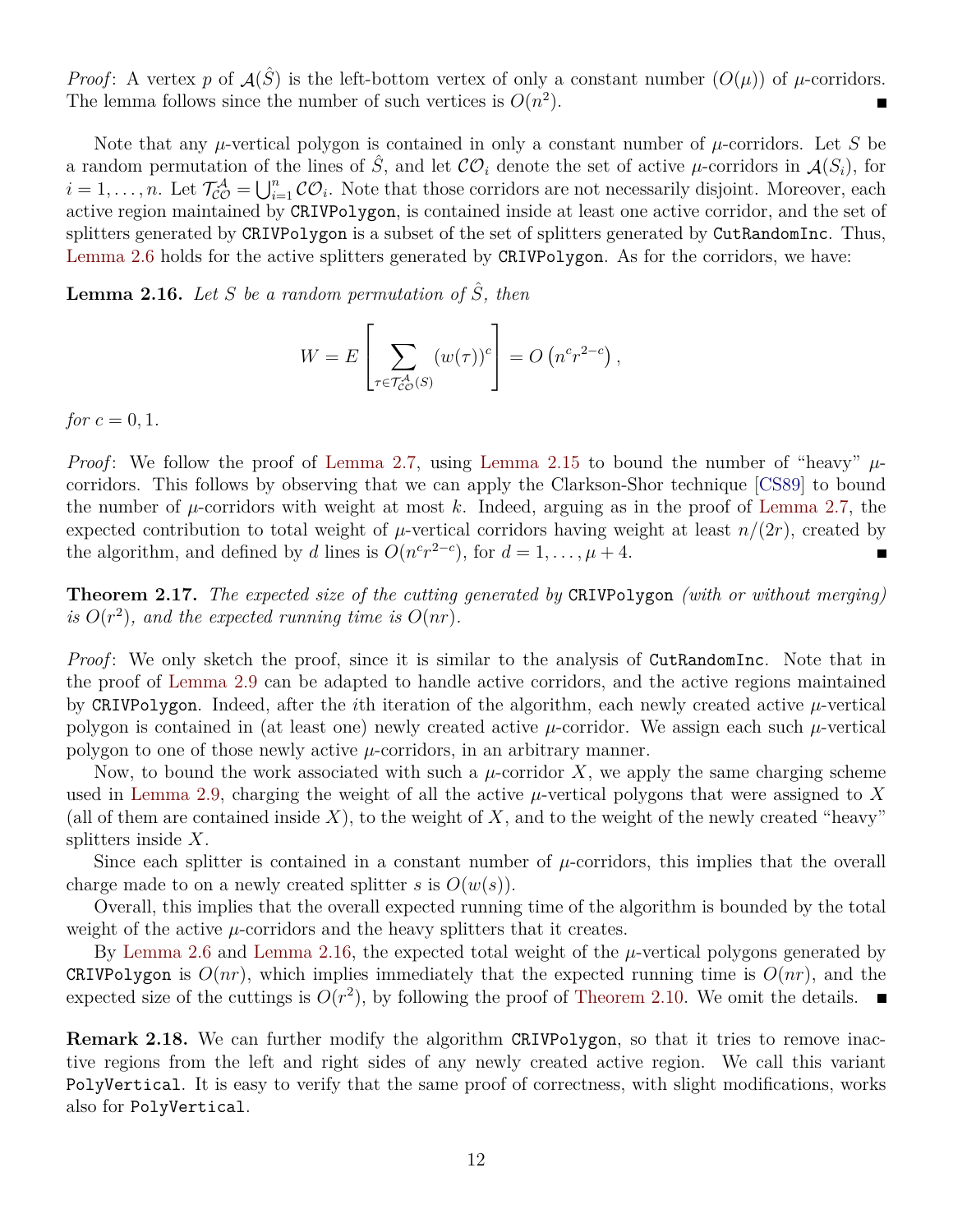# <span id="page-12-0"></span>**3 Generating Small Cuttings**

In this section, we present an efficient algorithm that generates cuttings of guaranteed small size. The algorithm is based on Matoušek's construction of small cuttings [\[Mat98\]](#page-21-0). We first review this construction, and then show how to modify it for building small cuttings efficiently.

**Definition3.1 ([\[Mat98\]](#page-21-0)).** Let  $\hat{S}$  be a set of n lines in the plane in general position, i.e., every pair of lines intersect in exactly one point, no three have a common point, no line is vertical or horizontal, and the x-coordinate of all intersections are pairwise distinct. The *level* of a point in the plane is the number of lines of  $\hat{S}$  lying strictly below it. Consider the set  $E_k$  of all edges of the arrangement of  $S$ having level k (where  $0 \leq k \leq n$ ). These edges form an x-monotone connected polygonal line, which is called the *level*  $k$  of the arrangement of  $\tilde{S}$ .

**Definition3.2 ([\[Mat98\]](#page-21-0)).** Let  $E_k$  be the level k in the arrangement  $\mathcal{A}(\hat{S})$  with edges  $e_0, e_1, \ldots, e_t$ (from left to right), and let  $p_i$  be a point in the interior of the edge  $e_i$ , for  $i = 0, \ldots, t$ . The *q-simplification* of the level k, for an integer parameter  $1 \le q \le t$ , is defined as the x-monotone polygonal line containing the part of  $e_0$  to the left of the point  $p_0$ , the segments  $p_0p_q$ ,  $p_qp_{2q}$ , ...,  $p_{\lfloor (t-1)/q\rfloor q}p_t$  and the part of  $e_t$  to the right of  $p_t$ . Let  $\text{simp}_q(E_k)$  denote this polygonal line.

Let  $\hat{S}$  be a set of n lines in general position, and let  $\mathcal{E}_{i,q}$  denote the union of the levels  $E_i, E_{i+q}, ...,$  $E_{n+i-q}$ , for  $i=0,\ldots,q-1$ . Let  $\text{simp}_q(\mathcal{E}_{i,q})$  denote the set of edges of the q-simplifications of the levels of  $\mathcal{E}_{i,q}$ .

Matoušek showed that the vertical decomposition of the plane induced by  $\text{simp}_q(\mathcal{E}_{i,q})$ , where  $q =$  $n/(2r)$  (we assume that n is divisible by 2r), is a  $(1/r)$ -cutting of the plane, for any  $i = 0, \ldots, q - 1$ . Moreover, the following holds:

**Theorem3.3** ([\[Mat98\]](#page-21-0)). Let  $\hat{S}$  be a set of n lines in general position, let r be a positive integer, and *let*  $q = n/(2r)$ . Then the subdivision of the plane defined by the vertical decomposition of  $\text{simp}_q(\mathcal{E}_{m,q})$  *is a* (1/r)-cutting of  $\mathcal{A}(\hat{S})$ , where  $0 \leq m < q$  is the index  $i \in \{0, \ldots, q-1\}$  for which  $|\mathcal{E}_{i,q}|$  is minimized. Moreover, the cutting generated has at most  $8r^2 + 6r + 4$  trapezoids.

<span id="page-12-2"></span>**Remark 3.4.** (i) Matoušek's construction can be slightly improved, by noting that the leftmost and rightmost points in a q-simplification of a level can be placed at "infinity"; that is, we replace the first and second edges in the q-simplification by a ray emanating from  $p_q$  which is parallel to  $e_0$ . We perform a similar shortcut for the two last edges of the simplified level. We denote this improved simplification by  $\text{simp}_q$ . It is easy to prove that using this improved simplification also results in a  $(1/r)$ -cutting of  $\mathcal{A}(\hat{S})$  with at most  $8r^2 + 6r + 4 - 4 \cdot 2r = 8r^2 - 2r + 4$  vertical trapezoids.

(ii) Inspecting Matoušek's construction, we see that if we can only find an i such that  $|\mathcal{E}_{i,q}| \leq cn^2/q$ , where  $c > 1$  is a prescribed constant, then the vertical decomposition induced by  $\dim p'_q(\mathcal{E}_{i,q})$  is a  $(1/r)$ -cutting having  $\leq c(8r^2-2r+4)$  trapezoids.

<span id="page-12-1"></span>Let  $n_i = |\mathcal{E}_{i,q}|$ , for  $i = 0, \ldots, q-1$ . Matoušek's construction is carried out by computing the numbers  $n_0, \ldots, n_q$ , and picking the minimal number  $n_i$ , which is guaranteed to be no larger than the average  $n^2/q$ . Unfortunately, implementing this scheme explicitly requires computing the whole arrangement  $\mathcal{A}(\tilde{S})$ , so the resulting running time is  $O(n^2)$ . Let us assume for the moment that one can compute any of the numbers  $n_i$  quickly. Then, as the following lemma shows, one can compute a number  $n_i$  which is  $\leq (1+\varepsilon)n^2/q$ , without computing all the  $n_i$ 's.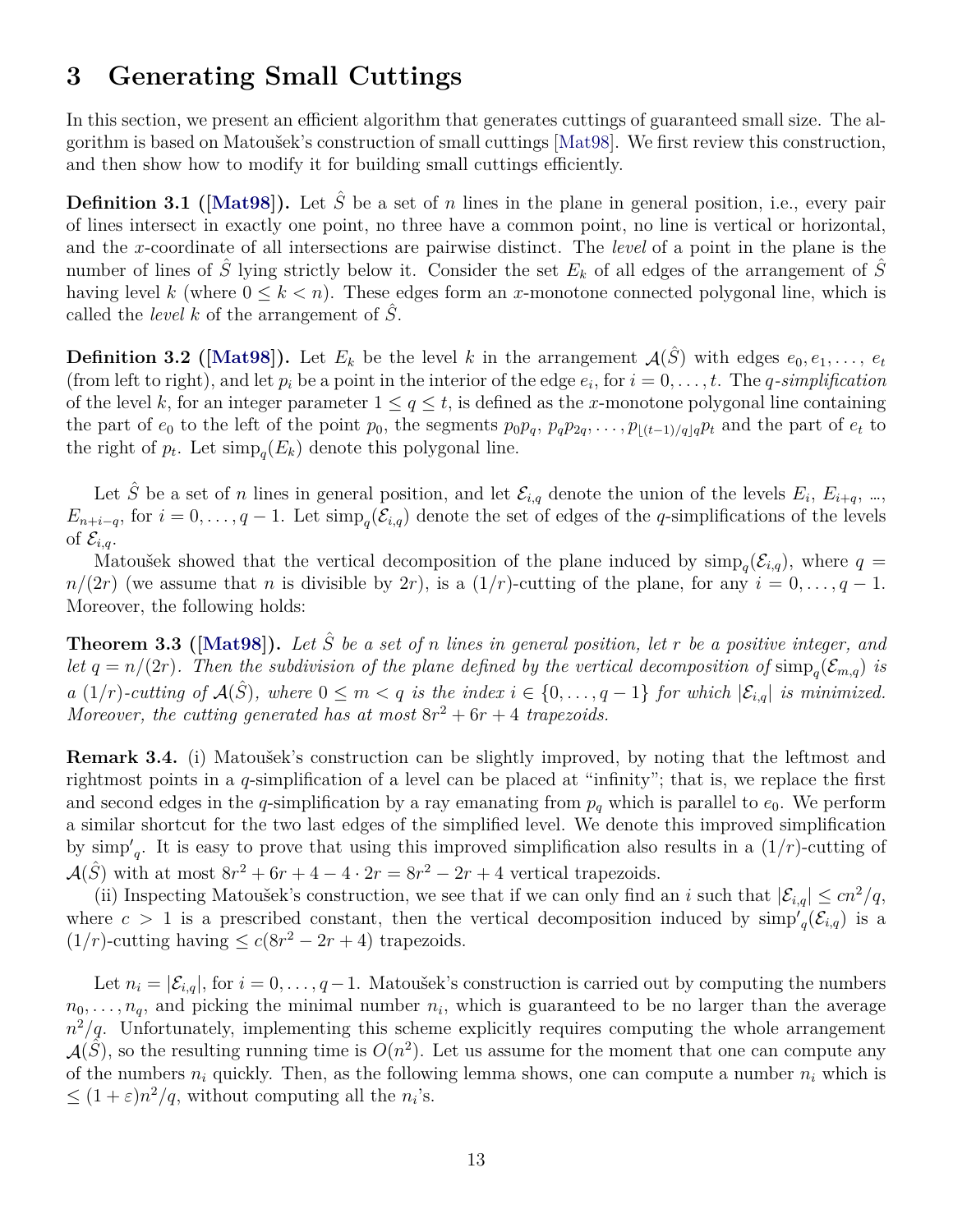**Lemma 3.5.** *Let*  $n_0, \ldots, n_{q-1}$  *be* q positive integers, whose sum  $m = \sum_{i=0}^{q-1} n_i$  is known in advance, and *let*  $\varepsilon > 0$  *be a prescribed constant. One can compute an index*  $0 \leq k < q$ *, such that*  $n_k \leq [(1+\varepsilon)m/q]$ *, by repeatedly picking uniformly and independently a random index*  $0 \leq i \leq q$ , and by checking whether  $n_i \leq \lceil (1 + \varepsilon)m/q \rceil$ *. The expected number of iterations required is*  $\leq 1 + 1/\varepsilon$ *.* 

*Proof*: Let  $Y_i$  be the random variable which is the value of  $n_i$  picked in the *i*th iteration. Using Markov's inequality<sup>[3](#page-13-0)</sup>, one obtain:  $\overline{a}$ 

$$
Pr\left[Y_i \ge (1+\varepsilon)\frac{m}{q}\right] \le \frac{E\left[Y_i\right]}{(1+\varepsilon)\frac{m}{q}}.
$$

Since,  $E[Y_i] = m/q$ , we have that the probability for failure in the *i*th iteration is

$$
Pr\left[Y_i \ge (1+\varepsilon)\frac{m}{q}\right] \le \frac{1}{1+\varepsilon}.
$$

Let X denote the number of iterations required by the algorithm. Then  $E[X]$  is bounded by the expected number of trials to the first success in a geometric distribution with probability  $p \geq 1 - \frac{1}{1+p}$  $\frac{1}{1+\varepsilon}$ . Thus, the expected number of iterations is bounded by

$$
E[X] \le \frac{1}{p} \le \frac{1}{1 - \frac{1}{1 + \varepsilon}} = 1 + \frac{1}{\varepsilon}.
$$

 $\blacksquare$ 

 $\blacksquare$ 

To apply [Lemma 3.5](#page-12-1) in our setting, we need to supply an efficient algorithm for computing the level of an arrangement of lines in the plane.

<span id="page-13-1"></span>**Lemma 3.6.** Let  $\hat{S}$  be a set of n lines in the plane. Then one can compute, in  $O((n+h)\log^2 n)$  time, *the level* k of  $A(\hat{S})$ *, where*  $h = |E_k|$  *is the complexity of the level.* 

*Proof*: The technique presented here is well known (see [\[BDH99\]](#page-20-8) for a recent example); we include it for the sake of completeness of exposition. Let  $e_0, \ldots, e_t$  be the edges of the level k from left to right (where  $e_0, e_t$  are rays).

Let e be an edge of the level k. Let f be the face of  $\mathcal{A}(\hat{S})$  having e on its boundary and lying above e. In particular, all the edges on the bottom part of  $\partial f$  belong to the level k.

Let  $f_1, \ldots, f_r$  be the faces of  $\mathcal{A}(\hat{S})$  having the level k as their "floor", from left to right. The ray  $e_0$  can be computed in  $O(n)$  time since it lies on line  $l_k$  of  $\tilde{S}$ , with the kth largest slope. Moreover, by intersecting  $l_k$  with the other lines of  $\hat{S}$ , one can compute  $e_0$  in linear time.

Any face of  $\mathcal{A}(\hat{S})$  is uniquely defined as an intersection of half-planes induced by the lines of  $\hat{S}$ . For the face  $f_1$ , we can compute the half-planes and their intersection that represents  $f_1$ , in  $O(n \log n)$  time; see [\[dBCKO08\]](#page-20-5). To carry out the computation of the bottom parts of  $f_2, \ldots, f_r$ , one can dynamically maintain the intersection representing  $f_i$  as we traverse the level k from left to right. To do so, we will use the data-structure of Overmars and Van Leeuwen [\[OvL81\]](#page-21-6) that maintains such an intersection, with  $O(\log^2 n)$  time for each update operation. As we move from  $f_i$  to  $f_{i+1}$  through a vertex v, we have to "flip" the two half-planes associated with the two lines passing through v, at a cost of  $O(\log^2 n)$  time per vertex. Similarly, if we are given an edge  $e$  on the boundary of  $f_i$  we can compute the next edge in  $O(\log^2 n)$  time.

Thus, we can compute the level k of  $\mathcal{A}(\hat{S})$  in  $O((n+h) \log^2 n)$  time.

<span id="page-13-0"></span><sup>&</sup>lt;sup>3</sup>The inequality asserts that  $Pr\left[Y \geq t\right] \leq \frac{E[Y]}{t}$  $\frac{Y}{t}$ , for a random variable Y that assumes only nonnegative values.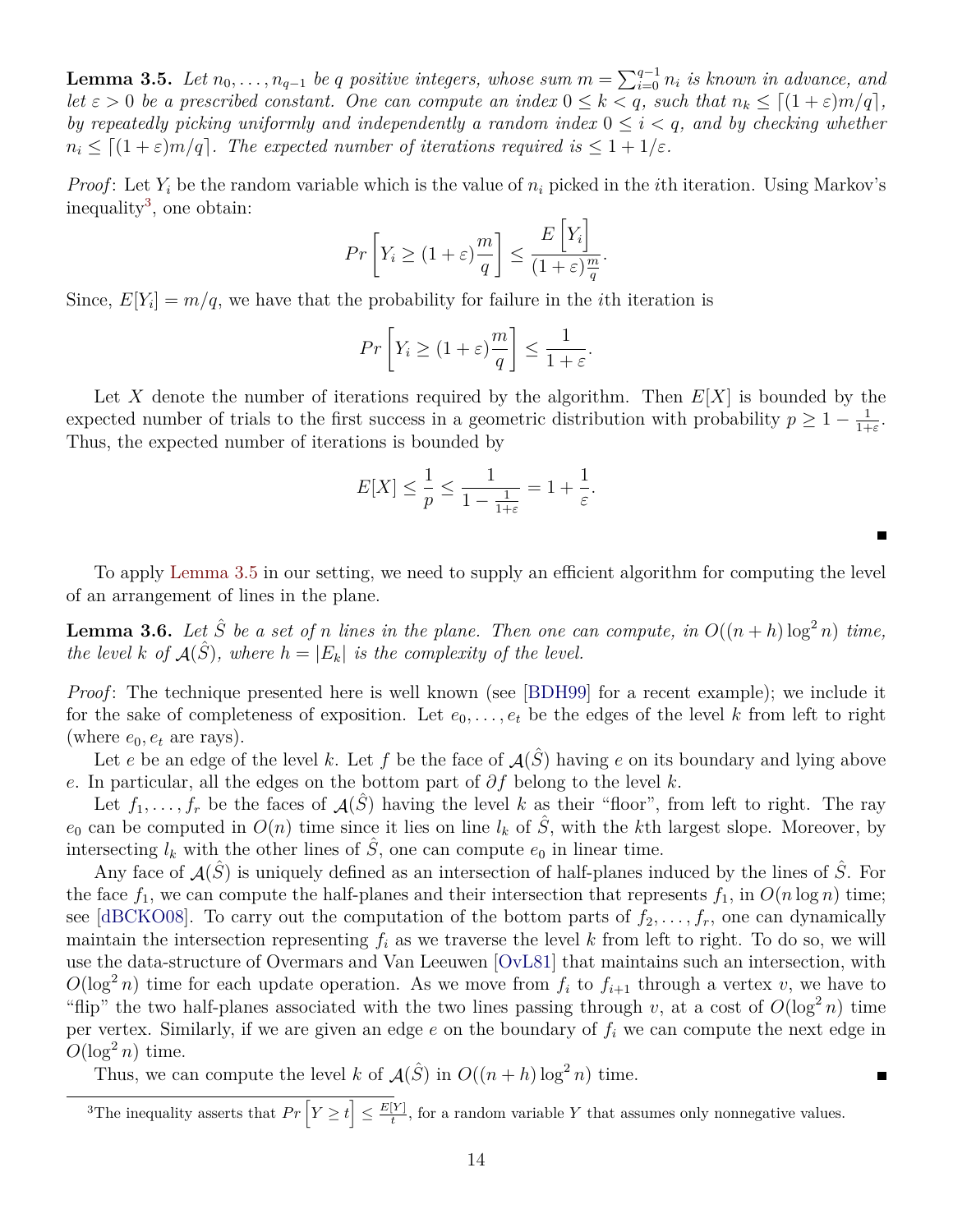Combining [Lemma 3.5](#page-12-1) and [Lemma 3.6,](#page-13-1) we have:

<span id="page-14-2"></span>**Theorem 3.7.** Let  $\hat{S}$  be a set of n lines in the plane, and let  $0 < \varepsilon \leq 1$  be a prescribed constant. Then *one can compute a*  $(1/r)$ -cutting of  $\mathcal{A}(\hat{S})$ , having at most  $(1+\varepsilon)(8r^2-2r+4)$  trapezoids. The expected *running time of the algorithm is*  $O\left(\left(1+\frac{1}{\varepsilon}\right)nr \log^2 n\right)$ .

*Proof*: By the above discussion, it is enough to find an index  $0 \le i \le q-1$ , such that  $|\mathcal{E}_{i,q}| \le M =$  $(1+\varepsilon)\frac{n^2}{q} \leq 2(1+\varepsilon)nr$ , where  $q = \lceil n/(2r) \rceil$ . By [Remark 3.4](#page-12-2) (ii), the vertical decomposition of simp'<sub>q</sub>( $\mathcal{E}_{i,q}$ ), is a  $(1/r)$ -cutting of the required size.

Picking i randomly, we have to check whether  $|\mathcal{E}_{i,q}| \leq M$ . We can compute  $\mathcal{E}_{i,q}$ , by computing the levels  $E_i, E_{i+q}, \ldots, E_{i+|(n-i-1)/q|q}$  in an output-sensitive manner, using [Lemma 3.6.](#page-13-1) Note that if  $|\mathcal{E}_{i,q}| > M$ , we can abort as soon as the number of edges we computed exceeds M. Thus, checking if  $|\mathcal{E}_{i,q}| \leq M$  takes  $O(nr \log^2 n)$  time. By [Lemma 3.6,](#page-13-1) the expected number of iterations the algorithm performs until the inequality  $|\mathcal{E}_{i,q}| \leq M$  will be satisfied is  $\leq 1 + 1/\varepsilon$ . Thus, the expected running time of the algorithm is

$$
O\left(\left(1+\frac{1}{\varepsilon}\right)nr\log^2 n\right),\,
$$

since the vertical decomposition of  $\text{simp}'_q(\mathcal{E}_{i,q})$  (which is the resulting cutting) can be computed in additional  $O(nr)$  time. In fact, one can also compute, in  $O(nr)$  time, for each trapezoid in the cutting, the lines of  $\hat{S}$  that intersect it.  $\blacksquare$ 

### <span id="page-14-0"></span>**4 Empirical Results**

In this section, we present the empirical results we got for computing cuttings in the plane using CutRandomInc and various related heuristics that we have implemented and experimenting with. A program with a GUI demonstrating the algorithms and heuristics presented in the paper, is available on the web in source form [\[Har98\]](#page-21-1).

#### <span id="page-14-1"></span>**4.1 The Implemented Algorithms — Using Vertical Trapezoids**

We have implemented the algorithm CutRandomInc presented in [Section 2,](#page-2-0) as well as several other algorithms for constructing cuttings. In this section, we report on the experimental results that we obtained.

Most of the algorithms we have implemented are variants of  $CutRandomInc$ . The algorithms implemented are the following (we denote by  $K(\Delta)$  the set of lines that cross a vertical trapezoid  $\Delta$ ):

**Classical:** This is a variant of the algorithm of Chazelle and Friedman [\[CF90\]](#page-20-3) for constructing a cutting. We pick a sample  $R \subseteq \hat{S}$  of r lines, and compute its arrangement  $A = \mathcal{A}_{\mathcal{VD}}(R)$ . For each active trapezoid  $\Delta \in A$ , we pick a random sample  $R_{\Delta} \subseteq K(\Delta)$  of size 6k log k, where  $k = \lceil r|K(\Delta)|/n \rceil$ , and compute the arrangement of  $A_{\mathcal{VD}}(R_{\Delta})$  inside  $\Delta$ . If  $A_{\mathcal{VD}}(R_{\Delta})$  is not a  $(1/r)$ -cutting, then the classical algorithm performs resampling inside  $\Delta$  until it reaches a cutting. Our implementation is more naive, and it simply continues recursively into the active subtrapezoids of  $A_{\mathcal{V}\mathcal{D}}(R_{\Delta})$ .

**Cut Randomized Incremental:** This is CutRandomInc without merging, as described in [Figure 2.1.](#page-3-0)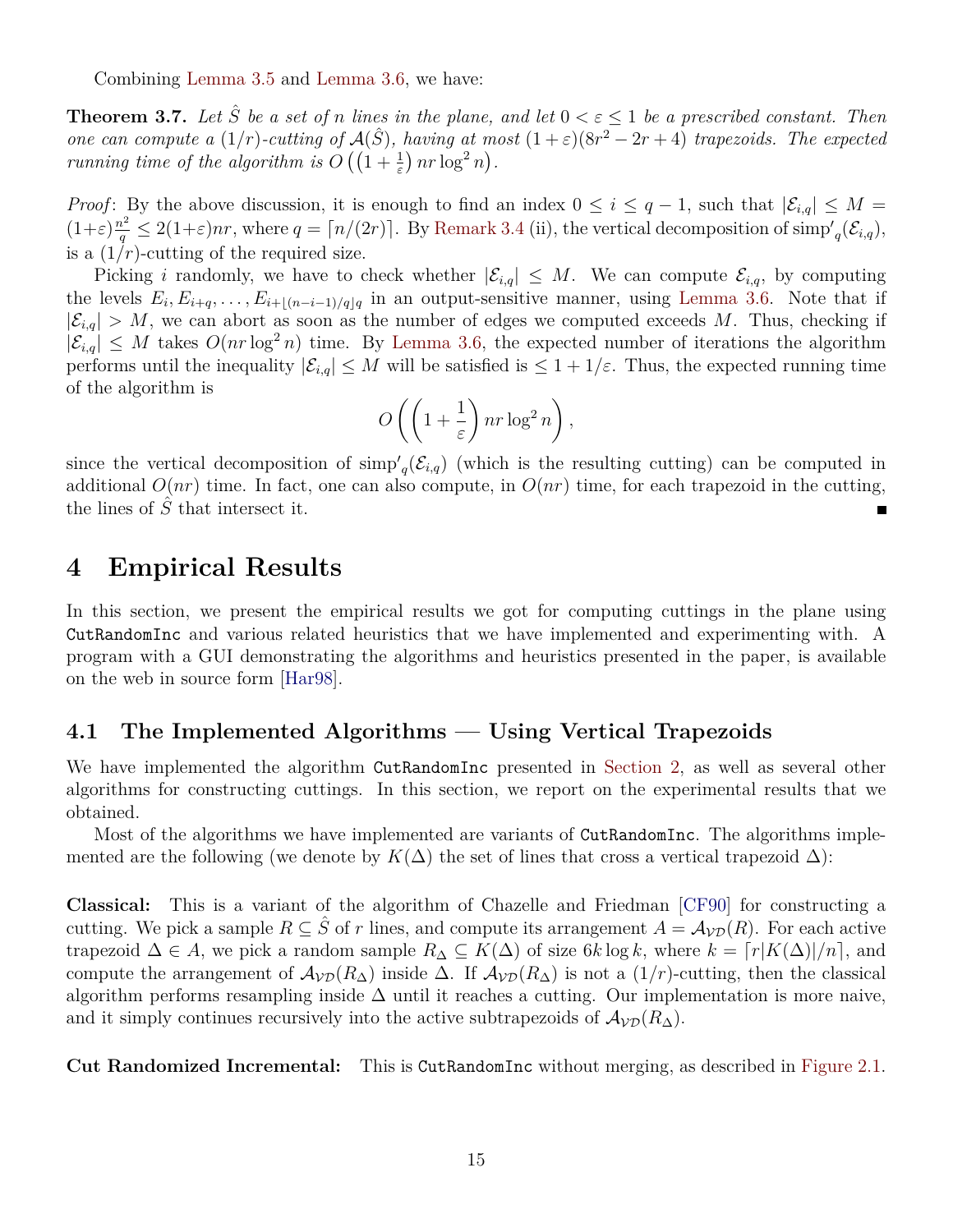**Randomized Incremental:** This is CutRandomInc with merging.

The following four heuristics, for which we currently do not have a proof of any concrete bound on the expected size of the cutting that they generate, also perform well in practice.

**Parallel Incremental:** Let  $\mathcal{C}_i$  be the covering generated in the *i*th iteration of the algorithm. For each active trapezoid  $\Delta \in \mathcal{C}_i$ , pick a random line from  $K(\Delta)$ , and insert it into  $\Delta$  (i.e., split  $\Delta$  accordingly). Continue until there are no active trapezoids. Note that unlike CutRandomInc the insertion operations are performed locally inside each trapezoid, and the line chosen for insertion in each trapezoid is independent of the lines chosen for other trapezoids.

**Greedy Trapezoid:** This is a variant of CutRandomInc where we try to be "smarter" about the line inserted into the partition in each iteration. Let  $V_i$  be the set of trapezoids of  $C_i$  with maximal weight. We pick randomly a trapezoid  $\Delta$  out of the trapezoids of  $V_i$ , and pick randomly a line s from  $K(\Delta)$ . We then insert s into  $\mathcal{C}_i$ .

**Greedy Line:** Similar to **Greedy Trapezoid**, but here we compute the set  $\mathcal{U}$  of lines of  $\hat{S}$ , for which  $w'(s)$  is maximal, where  $w'(s)$  is the number of active trapezoids in  $\mathcal{C}_i$  that intersect the line s. We pick randomly a line from  $U$  and insert it into the current partition of the plane.

**Greedy Weighted Line:** Similar to **Greedy Line**, but our weight function is:

$$
w'(s) = \sum_{\Delta \in \mathcal{C}_i, s \cap \Delta \neq \emptyset, w(\Delta) > n/r} \left\lfloor \frac{w(\Delta)}{\left\lfloor \frac{n}{3r} \right\rfloor} \right\rfloor;
$$

namely, we give a higher priority to lines that intersect heavier  $(1/r)$ -active trapezoids.

### <span id="page-15-0"></span>**4.2 Polygonal Cuttings**

In judging the quality of cuttings, the size of the cutting is of major concern. However, other factors might also be important. For example we want the regions defining the cutting to be as simple as possible. Furthermore, there are applications where we are not interested directly in the size of the cutting, but rather in the overall number of vertices defining the cutting regions. This is useful when applying cuttings in the dual plane, and transforming the vertices of the cutting back to the primal plane, as done in the computation of partition trees [\[Mat92\]](#page-21-7). A natural question is the following: Can one compute better cuttings, if one is willing to use cutting regions which are different from vertical trapezoids?

For example, if one is willing to cut using non-convex regions having a non-constant description complexity, the size of the cutting can be improved to  $4r^2 + 2r + 2$  [\[Mat98\]](#page-21-0). On the other hand, if one wishes to cut a collection of lines by triangles, instead of trapezoids, the situation becomes somewhat disappointing, because the smallest cuttings currently known for this case, are generated by taking the cutting of [Remark 3.4,](#page-12-2) and by splitting each trapezoid into two triangles. This results in cuttings having (roughly)  $16r^2$  triangles.

In this section, we present a slightly different approach for computing cuttings, suggested to us by Jiří Matoušek, that works extremely well in practice. The new approach, a variant of which has already been presented in [Section 2.1,](#page-10-0) is based on cuttings using polygonal convex regions with a small number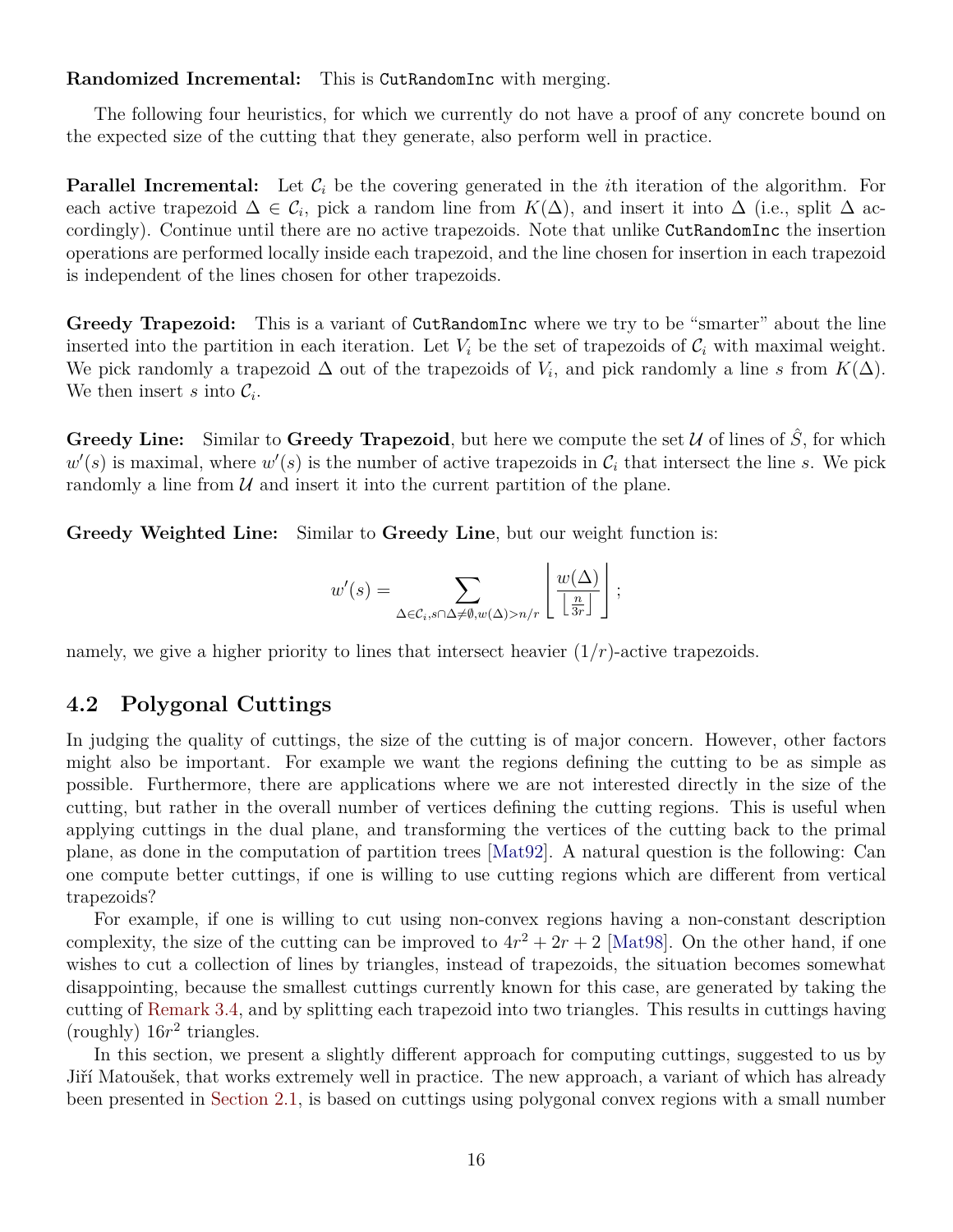

<span id="page-16-0"></span>Figure 4.1: In the PolyTree algorithm, each time a polygon is being split by a line, we might have to further split it because a split region might have too many vertices.

of sides, instead of vertical trapezoids. Namely, we apply CutRandomInc, where each region is a convex polygon (of constant complexity). Whenever we insert a new line into an active region, we split the polygon into two new polygons. Of course, it might be that the number of vertices of a new polygon is too large. If so, we split each such polygon into two subpolygons ensuring that the number of vertices of the new polygons are below our threshold.

Intuitively, the benefit in this approach is that the number of superfluous entities (i.e. vertical walls in the case of vertical trapezoids) participating in the definition of the cutting regions is much smaller. Moreover, since the cutting regions are less restrictive, the algorithm can be more flexible in its maintenance of the active regions.

Here are the different methods we tried:

**PolyTree:** We use CutRandomInc where each region is a convex polygon having at most k-sides. When inserting a new line, we first split each of the active regions that intersect it into two subpolygons. If a split region R has more than k sides, we further split it using the diagonal of R that achieves the best balanced partition of  $R$ ; namely, it is the pair of vertices  $a, b$  realizing the following minimum:

$$
\min_{a,b\in V(R)} \max\left(w(R\cap H_{ab}^+), w(R\cap H_{ab}^-)\right),\,
$$

where  $V(R)$  is the set of vertices of R, and  $w(R)$  is the number of lines intersecting R, and  $H_{ab}^+$  (resp.  $H_{ab}^-$ ) is the closed halfplane lying to the right (resp. left) of ab. See [Figure 4.1.](#page-16-0)

**PolyTriangle:** Modified PolyTree for generating cuttings by triangles. In each stage, we check whether a newly created region  $R$  can be triangulated into a set of inactive triangles. To do so, compute an arbitrary triangulation of the region R and check if all the triangles generated in our (arbitrary) triangulation of R are inactive. If so, replace R in our cuttings by its triangulation.<sup>[4](#page-16-1)</sup>

**PolyDeadLeaf:** Modified PolyTree for generating cuttings by triangles. Whenever a region is being created we check whether it has a leaf triangle (a triangle defined by three consecutive vertices of the

<span id="page-16-1"></span><sup>4</sup>Computing the "best" triangulation (i.e. the weight of the heaviest triangle is minimized) is relatively complicated, and requires dynamic programming. It is not clear that it is going to perform better than PolyDeadLeaf, described below.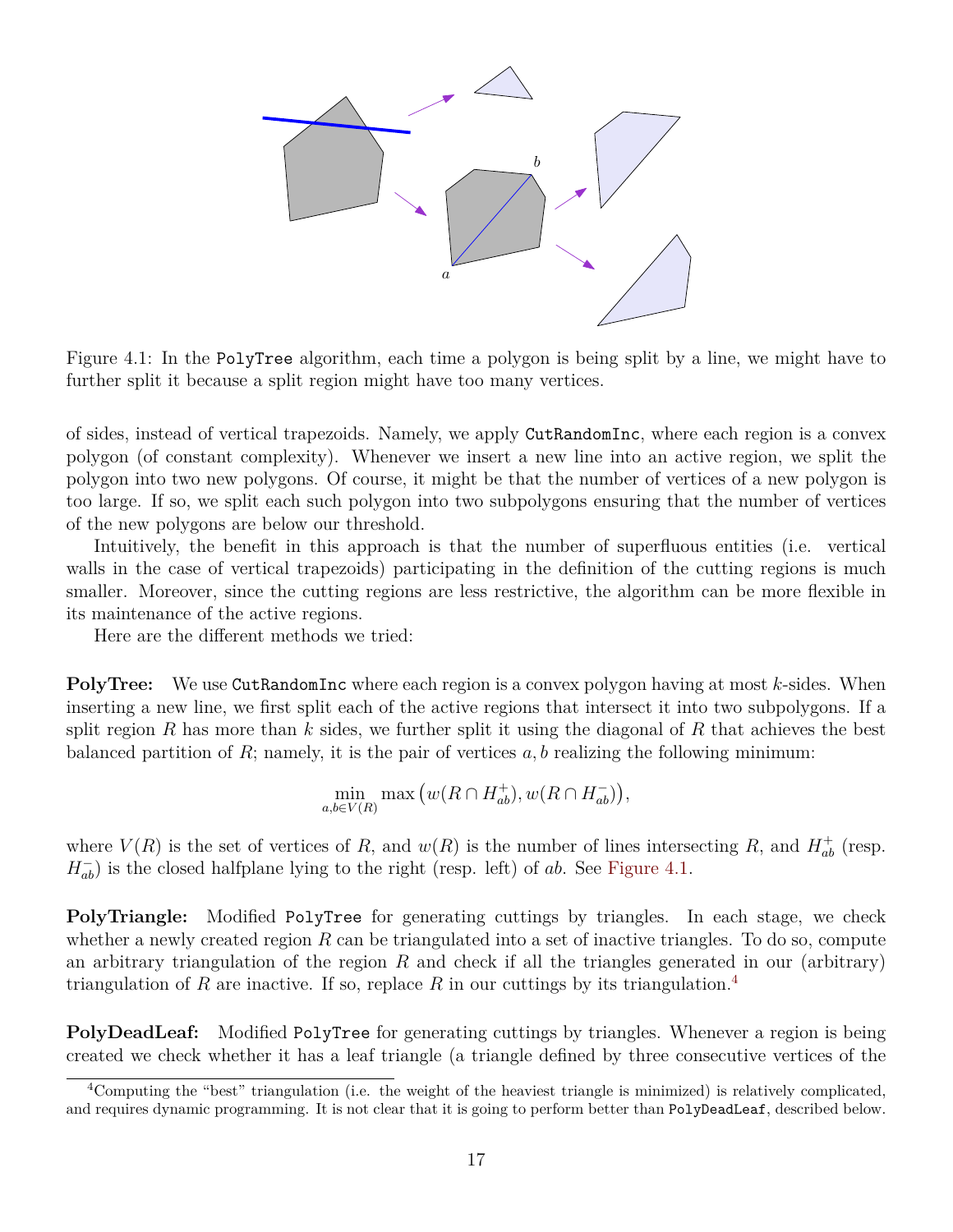region) that is inactive. If we find such an inactive triangle, we add it immediately to the final cutting. We repeat this process until the region can not be further shrunk.

**PolyVertical:** (This is the variant presented in [Section 2.1.](#page-10-0)) We use PolyTree, but instead of splitting along a diagonal, we split along a vertical ray emanating from one of the vertices of the region. The algorithm also tries to remove dead regions from the left and right side of the region. Intuitively, each region is now an extended vertical trapezoid having a convex ceiling and floor, with at most two additional vertical walls.

**Remark 4.1.** Note, that for all the polygonal cutting methods, except CRIVPolygon (this is PolyVertical without the removal of dead regions, see [Section 2.1\)](#page-10-0) and PolyVertical, it is not even clear that the number of regions they maintain, in the *i*th iteration, is  $O(i^2)$ . Thus, the proof of [Theorem 2.10](#page-7-1) does not work for those methods.

# **4.3 Implementation Details**

As an underlying data-structure for our testing, we implemented the history-graph data-structure [\[Sei91\]](#page-21-8). Our random arrangements were constructed by choosing  $n$  points uniformly and independently on the left side of the unit square, and similarly on the right side of the unit square. We sorted the points, and connected them by lines in a transposed manner. This yields a random arrangement with all the  $\binom{n}{2}$  $\binom{n}{2}$ intersections inside the unit square.

We had implemented our algorithm in  $C++$ . We had encountered problems with floating point robustness at an early stage of the implementation, and decided to use exact arithmetic instead, using LEDA rational numbers [\[MN95\]](#page-21-9). While this solved the robustness problems, we had to deal with a few other issues:

- Speed: Using exact arithmetic instead of floating point arithmetic resulted in a slowdown by a factor 20–40. The time to perform an operation in exact arithmetic is proportional to the bitsizes of the numbers involved. To minimize the size of the numbers used in the computations, we normalized the line equations so that the coefficients are integer numbers (in reduced form). Using more advanced techniques one can get close to floating-point speed with the "security" provided by exact-arithmetic. See [\[AHH](#page-20-9)<sup>+</sup>99].
- Memory consumption: A LEDA rational is represented by a block of memory dynamically allocated on the heap. In order to save, both in the memory consumed and the time used by the dynamic memory allocator, we observe that in a representation of vertical decomposition the same number appears in several places (i.e., an x-coordinate of an intersection point appears in 6 different vertical trapezoids). We reduce memory consumption, by storing such a number only once. To do so, we use a repository of rational numbers generated so far by the algorithm. Whenever we compute a new x-coordinate, we search it in the repository, and if it does not exist, then we insert it. In particular, each vertical trapezoid is represented by two pointers to its  $x_{left}$  and  $x_{right}$  coordinates, and pointers to its top and bottom lines.

The repository is implemented using Treaps [\[SA96\]](#page-21-10).

# **4.4 Handling Degeneracies**

Geometric degeneracy is one of the main obstacles when implementing geometric algorithms. To overcome this problems, we used exact arithmetic. While this ensured that the underlining geometric prim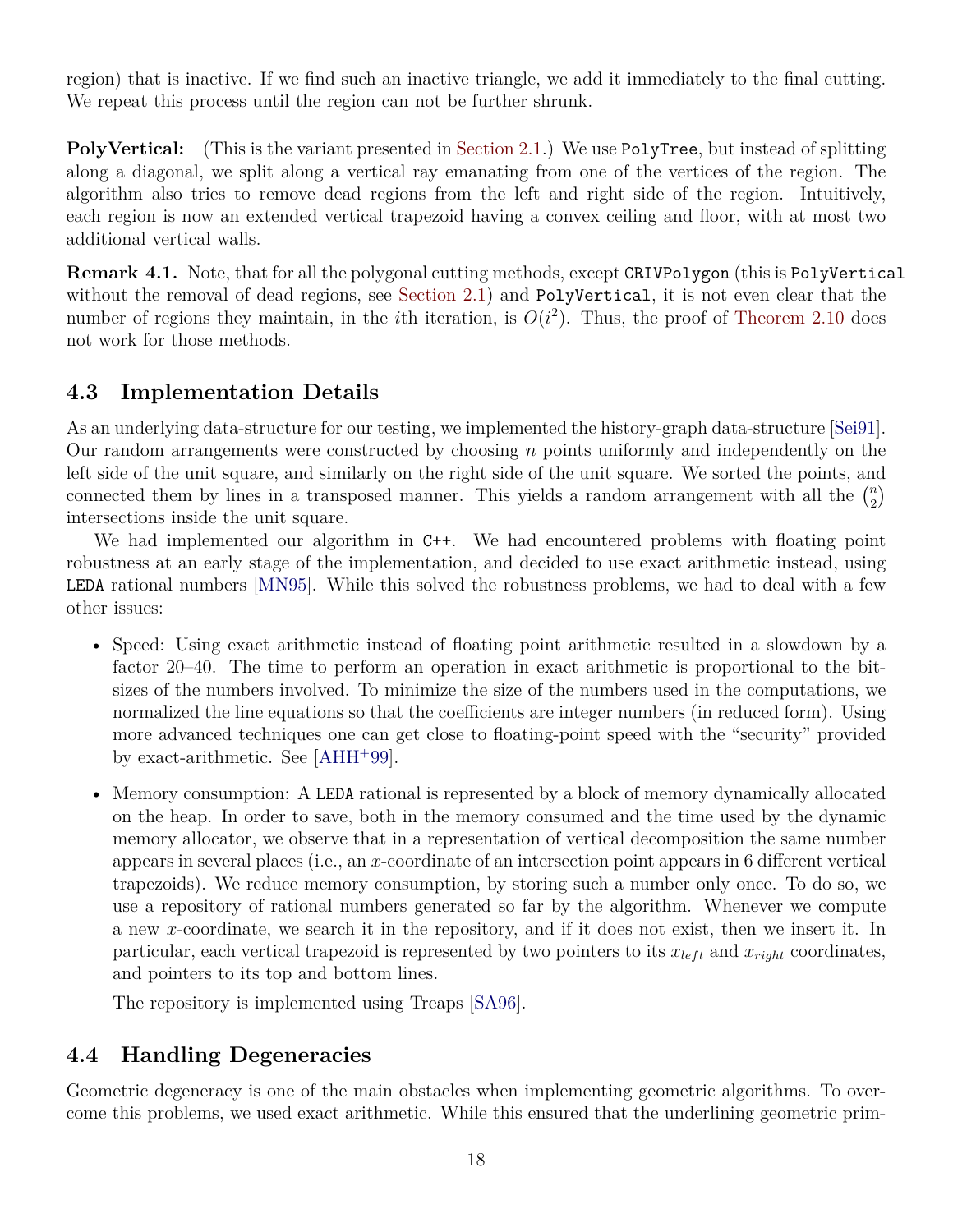itives works correctly, it does not tackle the problem of geometric degeneracies directly. Fortunately, in our case the handling of geometric degeneracies is straightforward.

Indeed, the various algorithms we presented for computing cuttings use only two geometric primitives. The first is *split*, which split a region (i.e., vertical trapezoid/convex polygon)  $\Delta$  by a line l that crosses it (the line might be an input line, or a line connecting two vertices of the region) into a constant number of regions  $R_1, \ldots, R_k$ . Here, to overcome degeneracy the algorithm throws away regions having empty interior. If the regions are polygons, an additional step is added to remove superfluous collinear vertices (i.e., a vertex lying on the line induced by its two neighbors) from the newly created regions.

The second primitive, checks whether a line l crosses the interior of a region  $\Delta$ . This is done by checking for each vertex of  $\Delta$ , on which side of l it lies. If two vertices of  $\Delta$  lie on opposite sides of l, then l crosses the interior of  $\Delta$ . Since the program uses exact arithmetic this primitive gives the correct results.

#### **4.5 Results — Vertical Trapezoids**

The empirical results we got for the algorithms/heuristics of [Section 4.1,](#page-14-1) are depicted in [Table 5.1](#page-22-0)[–Table 5.5.](#page-23-0)

For each value of r, and each value of  $n$ , we computed a random arrangement of lines inside the unit square, as described above. For each such arrangement, we performed 10 tests for each algorithm/heuristic. The tables present the size of the minimal cutting computed in those tests. Each entry is the size of the output cutting divided by  $r^2$ . In addition, each table caption presents a range containing the size of the cutting that can be obtained by Matoušek's algorithm [\[Mat98\]](#page-21-0).

It is an interesting question whether using merging by CutRandomInc results in practice in smaller cuttings. We tested this empirically, and the results are presented in [Table 5.6.](#page-23-1) As can be seen in [Table 5.6,](#page-23-1) using merging does generate smaller cuttings, but the improvement in the cutting size is rather small. The difference in the size of the generated cuttings seems to be less than  $2r^2$ .

#### **4.6 Implementing Matoušek's Construction**

In [Table 5.7,](#page-24-0) we present the empirical results for Matoušek's construction, comparing it with the slight improvement described in [Remark 3.4.](#page-12-2) For small values of  $r$  the improved version yields considerably smaller cuttings than Matoušek's construction, making it the best method we are aware of for constructing small cuttings.

We had implemented Matoušek's algorithm naively, using quadratic space and time. Currently, this implementation can not be used for larger inputs because it runs out of memory. Implementing the more efficient algorithm described in [Theorem 3.7](#page-14-2) is non-trivial since it requires the implementation of the rather complex data-structure of Overmars and van Leeuwen [\[OvL81\]](#page-21-6). However, if it is critical to reduce the size of a cutting for large inputs, the algorithm of [Theorem 3.7](#page-14-2) seems to be the best available option.

Overall, Matoušek's algorithms gives the best results for cuttings by vertical trapezoids. However, for polygonal cuttings, the results we got are even better, as described below.

### **4.7 Results — Polygonal Cuttings**

The results for polygonal cuttings are presented in [Table 5.8.](#page-25-0) As seen in the tables the polygonal cutting methods perform well in practice. In particular, the PolyTree method generated cuttings of average size (roughly)  $7.5r^2$ , beating all the cutting methods that use vertical trapezoids.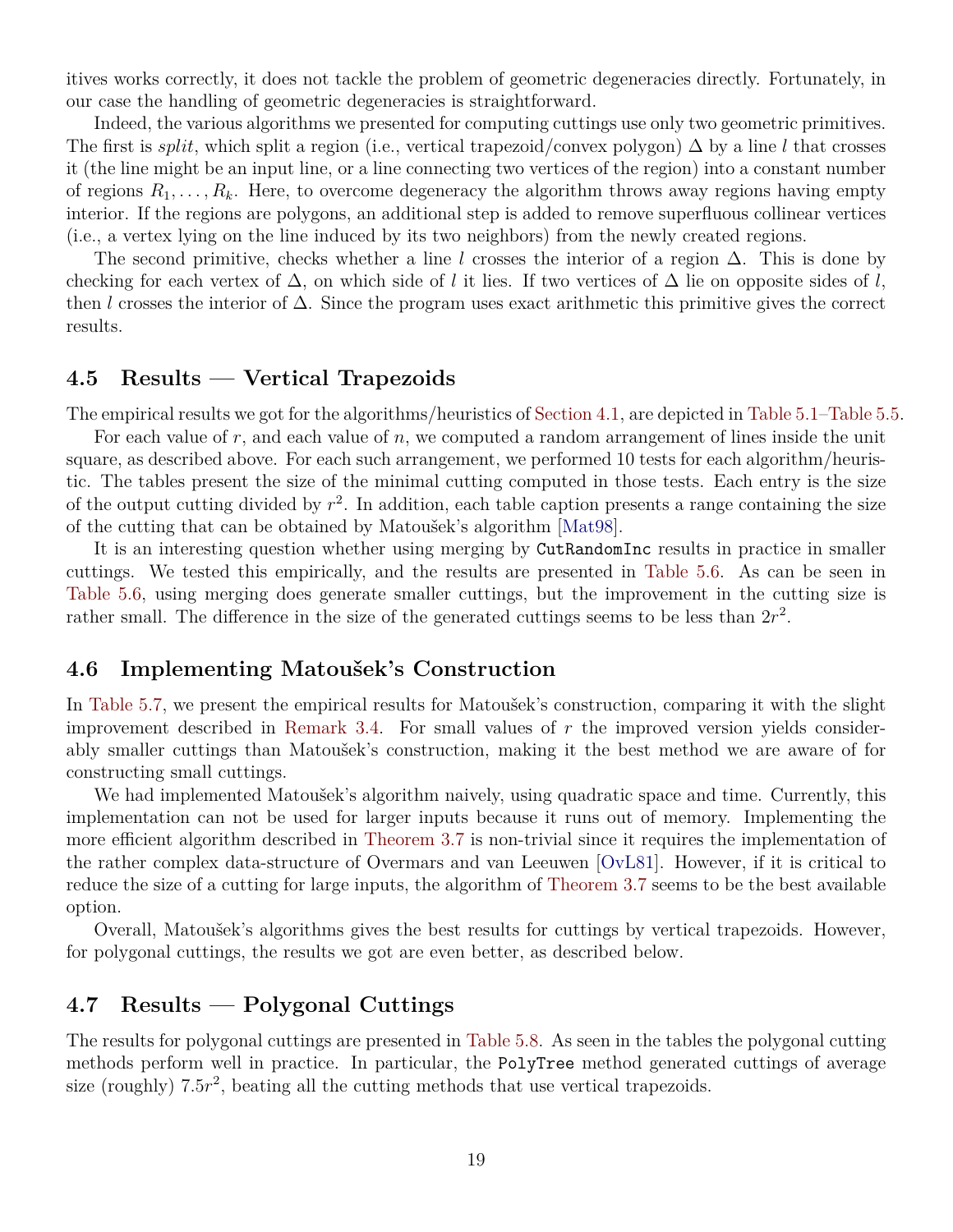As for triangles, the situation is even better: PolyDeadLeaf generates cuttings by triangles of size  $\leq 12r^2$ . (That is better by an additive factor of about  $4r^2$  than the best theoretical bound).

To summarize, polygonal cutting methods seems to be the clear winner in practice. They generate cuttings of a small size, with a small number of vertices, and small number of triangles.

### <span id="page-19-0"></span>**5 Conclusions**

In this paper, we have presented a new approach, different from that of [\[CF90\]](#page-20-3), for constructing cuttings in the plane. The new algorithm is rather simple and easy to implement. We have proved the correctness and bounded the expected output size and expected running time of several variants of the new algorithm, and have also demonstrated that the new algorithms perform much better in practice than the algorithm of [\[CF90\]](#page-20-3). We believe that the results in this paper show that planar cuttings are practical, and might be useful in practice when constructing data-structures for range searching and related applications.

Moreover, the empirical results show that the size of the cutting constructed by the new algorithms is not considerably larger (and in some cases even smaller) than the cuttings that can be computed by the currently best theoretical algorithm (too slow to be useful in practice due to its  $O(n^2)$  running time) of Matoušek [\[Mat98\]](#page-21-0). The empirical constants that we obtain are generally between 10 and 13 (for vertical trapezoids). For polygonal cuttings we get a constant of 8 by cutting by convex polygons (using PolyTree) having at most 6 vertices. Moreover, the various variants of CutRandomInc seem to produce constants that are rather close to each other. As noted above, the method described in [Remark 3.4](#page-12-2) generates the smallest cuttings by vertical trapezoids.

As for running time, the results we got in practice are the following: In computing a  $(1/8)$ -cutting of 1024 lines, the fastest algorithm was PolyTree, requiring about half a minute in average. The other polygonal methods lagged slightly behind. CutRandomInc was the fastest algorithm that produced cuttings by vertical trapezoids, being several times slower. Matoušek's method required several hours due to our naive (i.e.  $O(n^2)$ ) implementation. This information should be taken with reservation, since no serious effort had gone into optimizing the code for speed, and those measurements tend to change from execution to execution. (Recall also that we use exact arithmetic, which slows down the running time significantly.)

Given these results, we recommend for use in practice one of the polygonal-cutting methods. They perform well in practice, and they should be used whenever possible. If we are restricted to vertical trapezoid, CutRandomInc seems like a reasonable algorithm to be used in practice (without merging, as merging is the only "non-trivial" part in the implementation of the algorithm).

There are several interesting open problems for further research:

- Can one obtain provable bounds on the expected size of the cutting generated by, and the running time of the PolyTree method (Remember, that in the PolyTree method the cutting regions are convex polygons with a constant number of polygons)? The same question for all the other methods we had implemented?
- Can one prove the existence of a cutting smaller than the one guaranteed by the algorithm in [Remark 3.4](#page-12-2) for specific values of  $r$ ? For example, [Table 5.1](#page-22-0) suggests a smaller cutting should exist for  $r = 2$ . In particular, the test results hint that a cutting made out of 32 vertical trapezoid should exist, while the cutting size guaranteed by Matoušek's algorithm [\[Mat98\]](#page-21-0) is 48.
- Can one generate smaller cuttings by modifying CutRandomInc to be smarter in its decision when to merge trapezoids?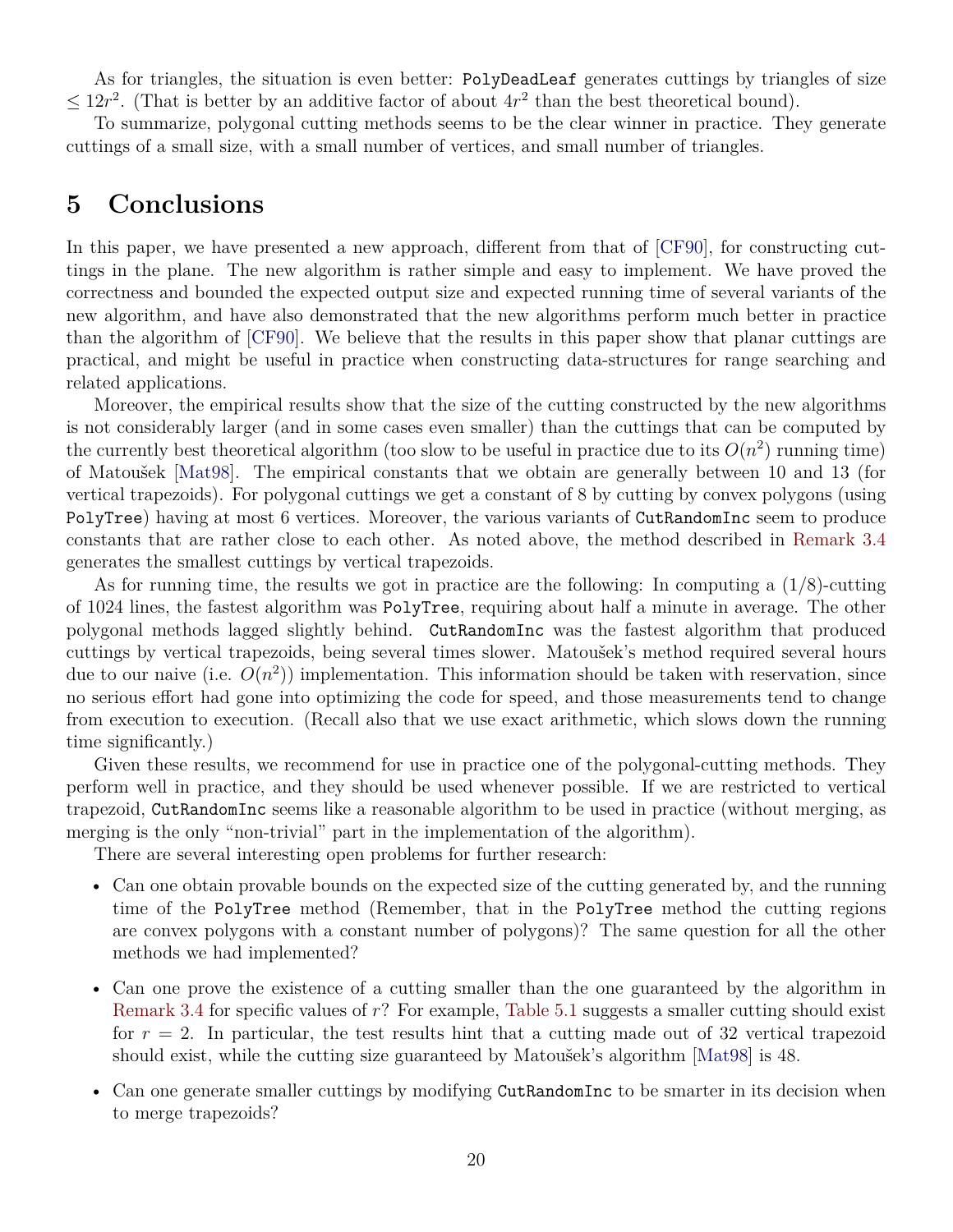- Is there a simple and practical algorithm for computing cuttings in three and higher dimensions? The current algorithms seems to be far from practical.
- Can the following heuristic improve (substantially) the size of the cuttings in practice? After the cuttings was computed, pass over the cutting regions and merge adjacent regions that are adjacent and compatible, so that the resulting regions are still  $(1/r)$ -inactive. Inspecting the output of our test program in [Figure 1.1](#page-1-0) indicates that this indeed the case.

### **Acknowledgments**

The author wishes to thank Pankaj Agarwal, Boris Aronov, Hervé Brönnimann, Bernard Chazelle, Jiří Matoušek, and Joe Mitchell for helpful discussions and suggestions concerning the problems studied in this paper and related problems.

The author also wishes to thank deeply Micha Sharir for his help and guidance in preparing the paper. He contributed several key ideas to the new simplified analysis of CutRandomInc.

# **References**

<span id="page-20-9"></span><span id="page-20-8"></span><span id="page-20-7"></span><span id="page-20-6"></span><span id="page-20-5"></span><span id="page-20-4"></span><span id="page-20-3"></span><span id="page-20-2"></span><span id="page-20-1"></span><span id="page-20-0"></span>

| [Aga91]     | P. K. Agarwal. Geometric partitioning and its applications. In J. E. Goodman, R. Pollack,<br>and W. Steiger, editors, <i>Computational Geometry: Papers from the DIMACS Special Year</i> ,<br>pages 1–37. Amer. Math. Soc., 1991. |
|-------------|-----------------------------------------------------------------------------------------------------------------------------------------------------------------------------------------------------------------------------------|
| $[AHH^+99]$ | Y. Aharoni, D. Halperin, I. Hanniel, S. Har-Peled, and C. Linhart. On-line zone construc-<br>tion in arrangements of lines in the plane. In <i>Proc. 3rd Workshop Alg. Eng.</i> (WAE), pages<br>139-153, 1999.                    |
| [AM95]      | P. K. Agarwal and J. Matoušek. Dynamic half-space range reporting and its applications.<br><i>Algorithmica</i> , 13:325-345, 1995.                                                                                                |
| [BDH99]     | K.-F. Böhringer, B. Donald, and D. Halperin. The area bisectors of a polygon and force<br>equilibria in programmable vector fields. Discrete Comput. Geom., 22(2):269-285, 1999.                                                  |
| [CF90]      | B. Chazelle and J. Friedman. A deterministic view of random sampling and its use in<br>geometry. <i>Combinatorica</i> , $10(3):229-249$ , 1990.                                                                                   |
| [Cha93]     | B. Chazelle. Cutting hyperplanes for divide-and-conquer. <i>Discrete Comput. Geom.</i> ,<br>$9(2):145-158, 1993.$                                                                                                                 |
| [Cla87]     | K. L. Clarkson. New applications of random sampling in computational geometry. Discrete<br>Comput. Geom., 2:195-222, 1987.                                                                                                        |
| [CS89]      | K. L. Clarkson and P. W. Shor. Applications of random sampling in computational geom-<br>etry, II. Discrete Comput. Geom., 4:387-421, 1989.                                                                                       |
|             | [dBCKO08] M. de Berg, O. Cheong, M. van Kreveld, and M. H. Overmars. Computational Geometry:<br><i>Algorithms and Applications.</i> Springer-Verlag, Santa Clara, CA, USA, 3rd edition, 2008.                                     |
| [dBDS95]    | M. de Berg, K. Dobrindt, and O. Schwarzkopf. On lazy randomized incremental construc-<br>tion. Discrete Comput. Geom., 14:261-286, 1995.                                                                                          |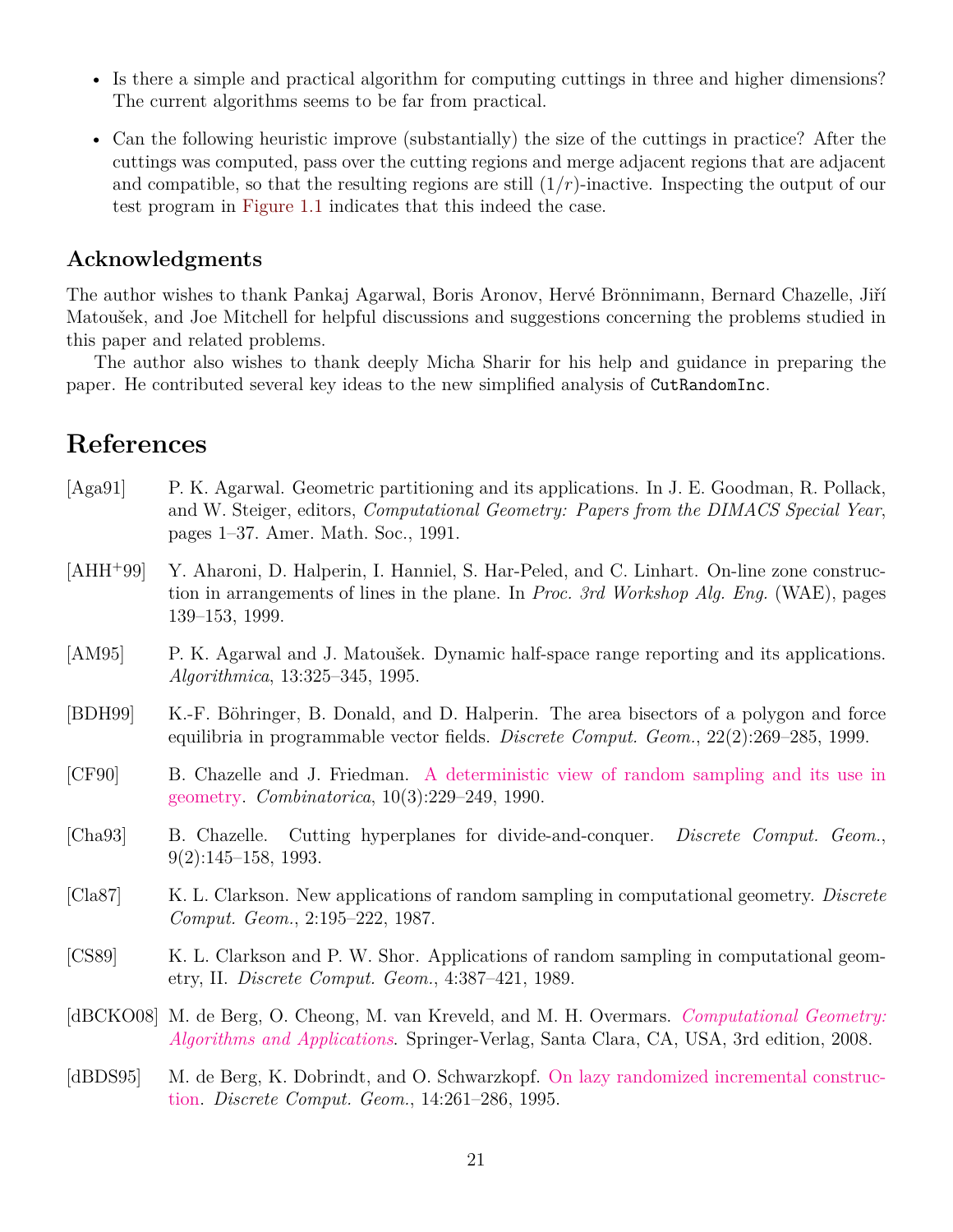- <span id="page-21-5"></span>[dBS95] [M. de Berg](http://www.win.tue.nl/~mdberg/) and [O. Schwarzkopf.](http://www.win.tue.nl/~ocheong/) Cuttings and applications. *Int. J. Comput. Geom. Appl.*, 5:343–355, 1995.
- <span id="page-21-2"></span>[Ede87] [H. Edelsbrunner.](http://www.cs.duke.edu/~edels/) *[Algorithms in Combinatorial Geometry](http://www.springer.de/cgi-bin/search_book.pl?isbn=3-540-13722-X&cookie=done)*. EATCS Monographs on Theoretical Computer Science. Springer-Verlag, Heidelberg, 1987.
- <span id="page-21-1"></span>[Har98] [S. Har-Peled.](http://sarielhp.org) Cuttings — demo program. http://www.math.tau.ac.il/~ sariel/CG/cutting/cuttings.html, 1998.
- <span id="page-21-4"></span>[HW87] D. Haussler and E. Welzl. ε[-nets and simplex range queries.](http://dx.doi.org/10.1007/BF02187876) *[Discrete Comput. Geom.](http://link.springer.com/journal/454)*, 2:127–151, 1987.
- <span id="page-21-7"></span>[Mat92] [J. Matoušek.](http://kam.mff.cuni.cz/~matousek) [Efficient partition trees.](http://dx.doi.org/10.1007/BF02293051) *[Discrete Comput. Geom.](http://link.springer.com/journal/454)*, 8:315–334, 1992.
- <span id="page-21-0"></span>[Mat98] [J. Matoušek.](http://kam.mff.cuni.cz/~matousek) [On constants for cuttings in the plane.](http://link.springer.com/article/10.1007%2FPL00009394) *[Discrete Comput. Geom.](http://link.springer.com/journal/454)*, 20:427–448, 1998.
- <span id="page-21-9"></span>[MN95] K. Mehlhorn and S. Näher. [LEDA: a platform for combinatorial and geometric computing.](http://www.mpi-sb.mpg.de/guide/staff/uhrig/leda.html) *Commun. ACM*, 38:96–102, 1995.
- <span id="page-21-6"></span>[OvL81] [M. H. Overmars](http://www.cs.uu.nl/people/markov/) and J. van Leeuwen. Maintenance of configurations in the plane. *J. Comput. Syst. Sci.*, 23:166–204, 1981.
- <span id="page-21-3"></span>[SA95] [M. Sharir](http://www.math.tau.ac.il/~michas) and [P. K. Agarwal.](http://www.cs.duke.edu/~pankaj) *Davenport-Schinzel Sequences and Their Geometric Appli[cations](http://us.cambridge.org/titles/catalogue.asp?isbn=0521470250)*. Cambridge University Press, New York, 1995.
- <span id="page-21-10"></span>[SA96] [R. Seidel](http://www-tcs.cs.uni-sb.de/seidel/) and C. R. Aragon. Randomized search trees. *Algorithmica*, 16:464–497, 1996.
- <span id="page-21-8"></span>[Sei91] [R. Seidel.](http://www-tcs.cs.uni-sb.de/seidel/) A simple and fast incremental randomized algorithm for computing trapezoidal decompositions and for triangulating polygons. *Comput. Geom. Theory Appl.*, 1:51–64, 1991.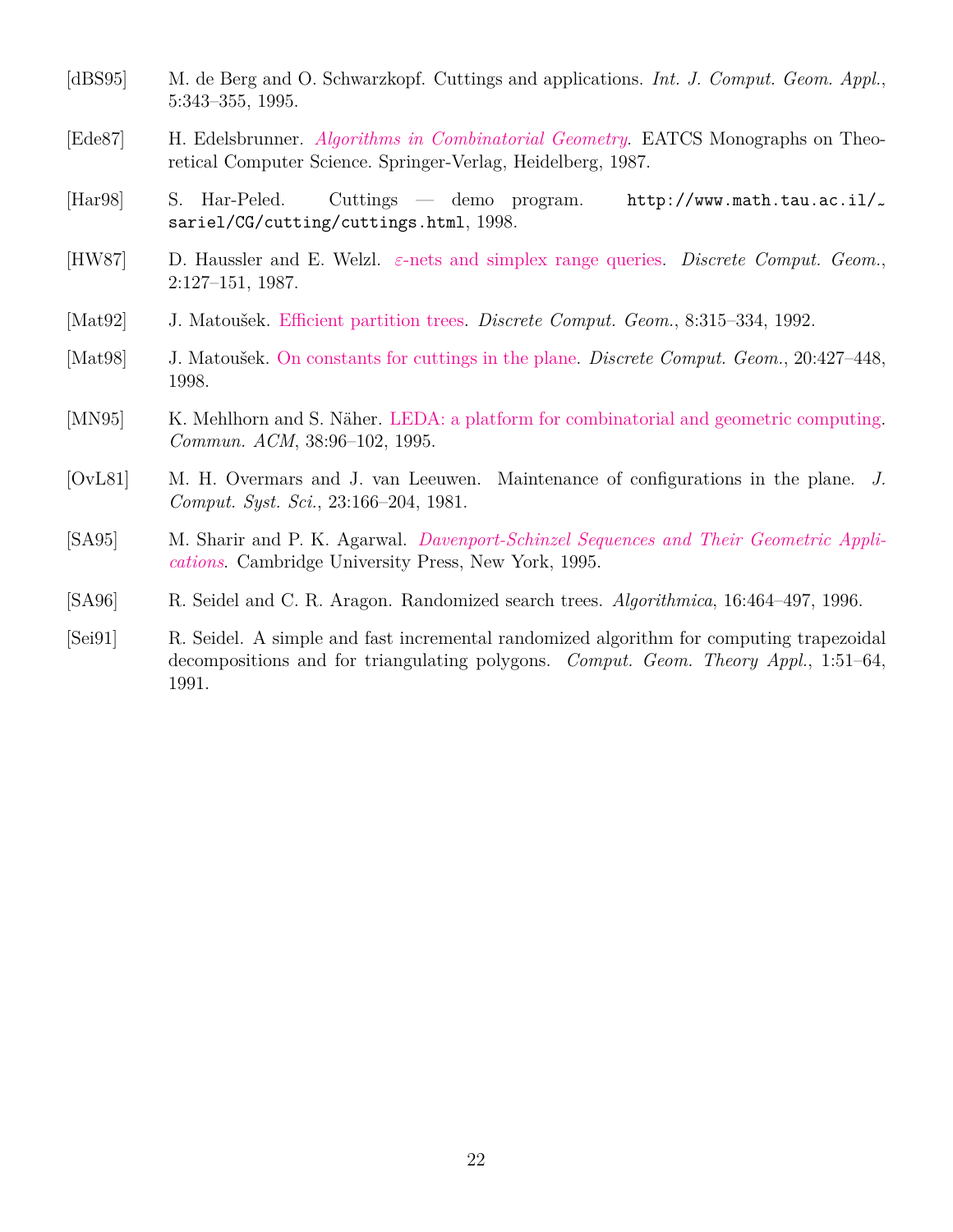| Lines          | Parallel | Classical | Randomized | Greedy    | Greedy | Greedy        |
|----------------|----------|-----------|------------|-----------|--------|---------------|
|                | Inc      |           | Inc        | Trapezoid | Line   | Weighted Line |
| $\overline{4}$ | 1.50     | 1.50      | 1.50       | 1.50      | 1.50   | 1.50          |
| 8              | 2.00     | 12.50     | 2.75       | 2.25      | 2.25   | 2.50          |
| 16             | 4.75     | 25.75     | 4.25       | 4.75      | 4.00   | 4.50          |
| 32             | 4.75     | 24.75     | 7.00       | 5.50      | 6.00   | 6.25          |
| 64             | 6.75     | $28.25\,$ | 6.50       | 7.50      | 7.50   | 7.25          |
| 128            | 8.75     | 26.75     | 7.75       | 7.25      | 8.25   | 8.50          |
| 256            | 8.75     | 30.75     | 6.50       | 8.00      | 6.75   | 7.25          |
| 512            | 6.00     | 36.50     | 8.25       | 9.75      | 8.50   | 8.00          |
| 1024           | 9.25     | 26.00     | 10.00      | 7.75      | 7.75   | 9.00          |
| 2048           | 7.50     | 28.50     | 9.00       | 7.25      | 8.75   | 9.75          |
| 4096           | 7.50     | 35.25     | 8.50       | 8.25      | 7.75   | 7.50          |
| 8192           | 8.25     | 36.75     | 7.00       | 7.75      | 6.25   | 7.50          |
| 16384          | 9.00     | 30.25     | 8.75       | 8.00      | 8.50   | 8.75          |
| 32768          | 10.25    | 33.00     | 7.75       | 9.00      | 6.25   | 7.75          |
| 65536          | 10.00    | 31.25     | 6.50       | 6.75      | 6.75   | 8.50          |

Table 5.1: Results for 1/2-cuttings. Each entry is the size of the minimal cutting computed, divided by  $2^2 = 4$ . The corresponding value in Matoušek's construction [\[Mat98\]](#page-21-0) is smaller than 12.00

<span id="page-22-0"></span>

| Lines | Parallel | Classical | Randomized | Greedy    | Greedy | Greedy        |
|-------|----------|-----------|------------|-----------|--------|---------------|
|       | Inc      |           | Inc        | Trapezoid | Line   | Weighted Line |
| 8     | 1.88     | 2.69      | 1.56       | 2.00      | 1.62   | 1.62          |
| 16    | 3.69     | 20.31     | 3.44       | 3.62      | 3.50   | 3.62          |
| 32    | 6.12     | 31.12     | 6.56       | 5.50      | 5.75   | 5.50          |
| 64    | 8.25     | 35.94     | 8.06       | 7.69      | 7.12   | 8.06          |
| 128   | 9.19     | 37.12     | 9.75       | 9.94      | 8.62   | 7.88          |
| 256   | 11.00    | 44.06     | 9.62       | 9.00      | 10.25  | 8.19          |
| 512   | 11.75    | 48.75     | 9.81       | 10.31     | 9.75   | 10.12         |
| 1024  | 12.75    | 46.88     | 12.12      | 11.25     | 10.25  | 10.62         |
| 2048  | 11.19    | 37.00     | 11.50      | 11.00     | 10.81  | 10.50         |
| 4096  | 11.81    | 44.38     | 10.94      | 11.19     | 10.62  | 10.50         |
| 8192  | 12.19    | 52.00     | 10.19      | 11.06     | 10.25  | 10.00         |
| 16384 | 12.31    | 43.88     | 10.94      | 11.25     | 10.31  | 10.88         |
| 32768 | 11.50    | 42.69     | 10.69      | 11.81     | 11.31  | 10.25         |

Table 5.2: Results for 1/4-cuttings. Each entry is the size of the minimal cutting computed, divided by  $4^2 = 16$ . The corresponding value in Matoušek's construction [\[Mat98\]](#page-21-0) is smaller than 9.75

| Lines | Parallel | Classical | Randomized | Greedy    | Greedy | Greedy        |
|-------|----------|-----------|------------|-----------|--------|---------------|
|       | Inc      |           | Inc        | Trapezoid | Line   | Weighted Line |
| 16    | 2.23     | 4.08      | 2.06       | 1.89      | 1.86   | 1.83          |
| 32    | 4.80     | 23.17     | 4.19       | 3.92      | 3.91   | 3.53          |
| 64    | 7.67     | 37.25     | 6.64       | 6.27      | 6.31   | 6.12          |
| 128   | 10.44    | 45.50     | 8.84       | 8.83      | 8.80   | 8.31          |
| 256   | 11.56    | 44.12     | 9.91       | 10.53     | 9.91   | 9.94          |
| 512   | 12.77    | 50.14     | 11.36      | 11.11     | 10.86  | 11.20         |
| 1024  | 13.31    | 47.58     | 11.61      | 11.33     | 10.95  | 11.31         |
| 2048  | 13.42    | 54.84     | 12.36      | 11.17     | 12.38  | 11.17         |
| 4096  | 15.00    | 53.17     | 12.08      | 12.22     | 12.08  | 11.98         |
| 8192  | 13.98    | 51.75     | 11.73      | 12.19     | 12.67  | 12.27         |

Table 5.3: Results for 1/8-cuttings. Each entry is the size of the minimal cutting computed, divided by  $8^2 = 64$ . The corresponding value in Matoušek's construction [\[Mat98\]](#page-21-0) is smaller than 8.81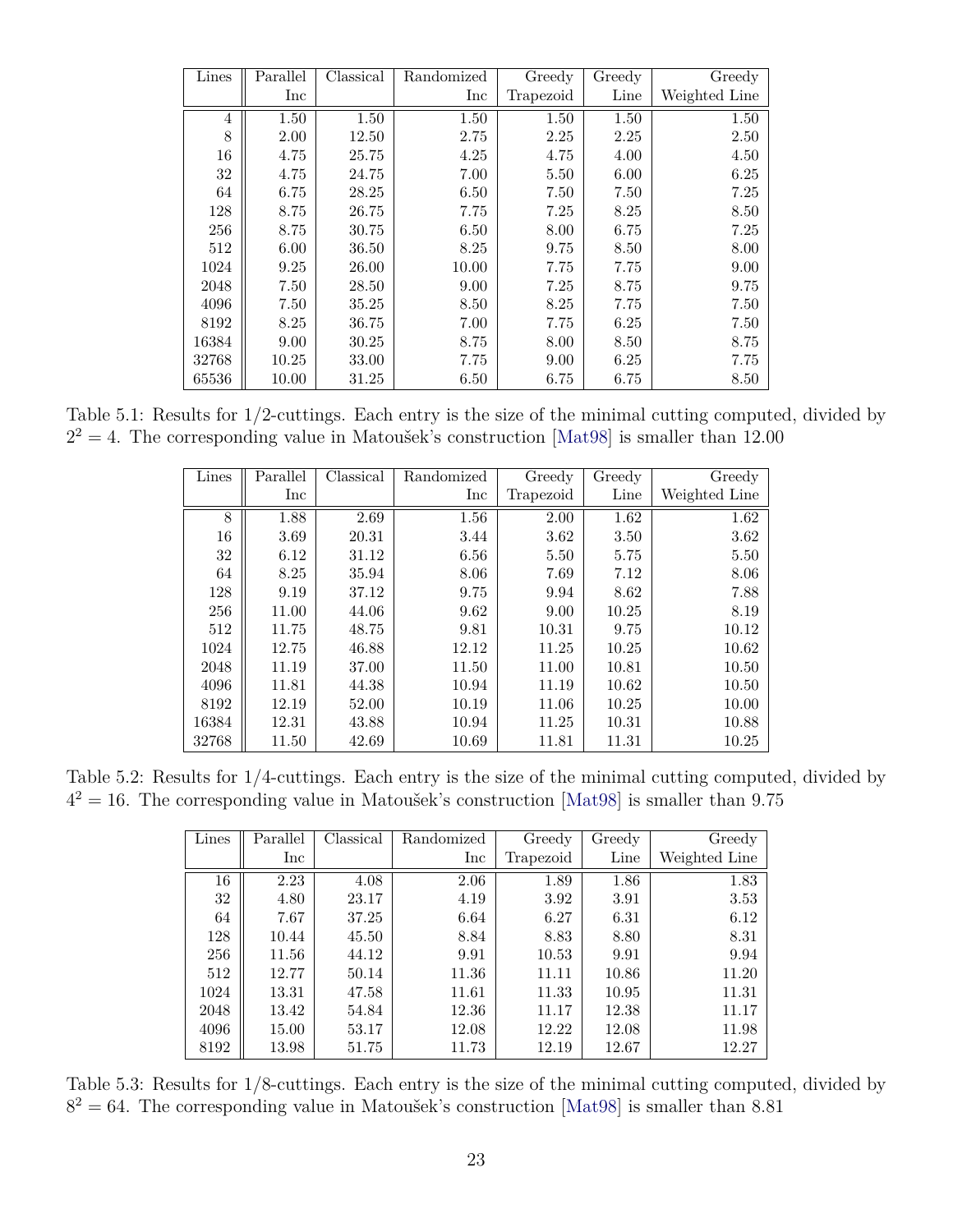| Lines | Parallel          | Classical | Randomized | Greedy    | Greedy | Greedy        |
|-------|-------------------|-----------|------------|-----------|--------|---------------|
|       | $_{\mathrm{Inc}}$ |           | Inc        | Trapezoid | Line   | Weighted Line |
| 32    | 2.70              | 5.54      | 2.18       | 2.09      | 2.04   | 2.11          |
| 64    | 5.38              | 24.27     | 4.52       | 4.21      | 4.36   | 4.20          |
| 128   | 8.16              | 44.00     | 7.16       | 7.00      | 6.66   | 6.55          |
| 256   | 10.88             | 56.30     | 9.34       | 9.25      | 9.16   | 8.48          |
| 512   | 12.61             | 66.60     | 11.26      | 10.85     | 10.37  | 10.18         |
| 1024  | 14.02             | 66.64     | 12.30      | 11.40     | 11.23  | 11.10         |
| 2048  | 14.24             | 67.25     | 12.51      | 11.84     | 11.98  | 11.78         |

Table 5.4: Results for 1/16-cuttings. Each entry is the size of the minimal cutting computed, divided by  $16^2 = 256$ . The corresponding value in Matoušek's construction [\[Mat98\]](#page-21-0) is smaller than 8.39

| Lines | Parallel     | Classical | Randomized   | Greedy    | Greedy | Greedy        |
|-------|--------------|-----------|--------------|-----------|--------|---------------|
|       | $_{\rm Inc}$ |           | $_{\rm Inc}$ | Trapezoid | Line   | Weighted Line |
| 64    | 2.84         | 5.45      | 2.26         | 2.19      | 2.14   | 2.14          |
| 128   | 5.48         | 24.73     | 4.54         | 4.44      | 4.33   | 4.22          |
| 256   | 8.89         | 52.62     | 7.52         | 7.05      | 6.68   | 6.61          |
| 512   | 11.26        | 67.72     | 9.48         | 9.54      | 8.98   | 8.87          |
| 1024  | 13.25        | 74.47     | 11.63        | 10.86     | 10.23  | 10.34         |

<span id="page-23-0"></span>Table 5.5: Results for 1/32-cuttings. Each entry is the size of the minimal cutting computed, divided by  $32^2 = 1024$ . The corresponding value in Matoušek's construction [\[Mat98\]](#page-21-0) is smaller than 8.19

|          |      |                |       |                | Value of $r$ |       |       |                           |       |       |
|----------|------|----------------|-------|----------------|--------------|-------|-------|---------------------------|-------|-------|
| Number   |      | $\overline{2}$ |       | $\overline{4}$ | 8            |       | 16    |                           |       | 32    |
| of Lines |      | Merge          |       | Merge          |              | Merge |       | $\overline{\text{Merge}}$ |       | Merge |
| 4        | 1.50 | 1.50           |       |                |              |       |       |                           |       |       |
| 8        | 2.25 | 2.75           | 1.88  | 1.50           |              |       |       |                           |       |       |
| 16       | 4.75 | 4.00           | 3.44  | 3.56           | 2.27         | 2.03  |       |                           |       |       |
| 32       | 5.00 | 5.75           | 6.44  | 6.25           | 4.86         | 4.31  | 2.56  | 2.14                      |       |       |
| 64       | 7.25 | 7.75           | 8.25  | 9.00           | 7.36         | 6.45  | 5.30  | 4.54                      | 2.78  | 2.29  |
| 128      | 8.00 | 7.50           | 8.94  | 9.38           | 9.56         | 9.00  | 8.48  | 7.19                      | 5.44  | 4.52  |
| 256      | 8.00 | 8.00           | 11.94 | 9.88           | 11.86        | 10.81 | 10.84 | 9.73                      | 8.26  | 7.29  |
| 512      | 5.75 | 9.00           | 10.25 | 10.62          | 13.05        | 11.48 | 12.36 | 11.29                     | 11.17 | 9.55  |
| 1024     | 8.25 | 6.75           | 12.62 | 10.12          | 12.69        | 11.83 | 13.80 | 11.96                     | 13.07 | 11.24 |
| 2048     | 7.50 | 8.50           | 11.31 | 10.31          | 13.06        | 12.66 | 14.11 | 13.44                     | 14.04 | 12.38 |
| 4096     | 8.75 | 9.25           | 12.31 | 11.12          | 13.81        | 12.39 | 13.95 | 13.13                     | 14.61 | 12.96 |
| 8192     | 7.50 | 8.00           | 12.00 | 12.12          | 13.34        | 12.97 | 14.67 | 12.67                     | 14.72 | 13.18 |
| 16384    | 9.25 | 8.50           | 11.38 | 10.56          | 12.69        | 12.33 | 14.53 | 13.61                     | 15.02 | 13.30 |
| 32768    | 7.25 | 7.50           | 12.12 | 10.44          | 13.00        | 12.59 | 13.96 | 13.00                     | 15.17 | 13.46 |

<span id="page-23-1"></span>Table 5.6: Comparing the size of cuttings computed by CutRandomInc, with or without using merging. Each entry is the size of the minimal cutting computed, divided by  $r^2$ .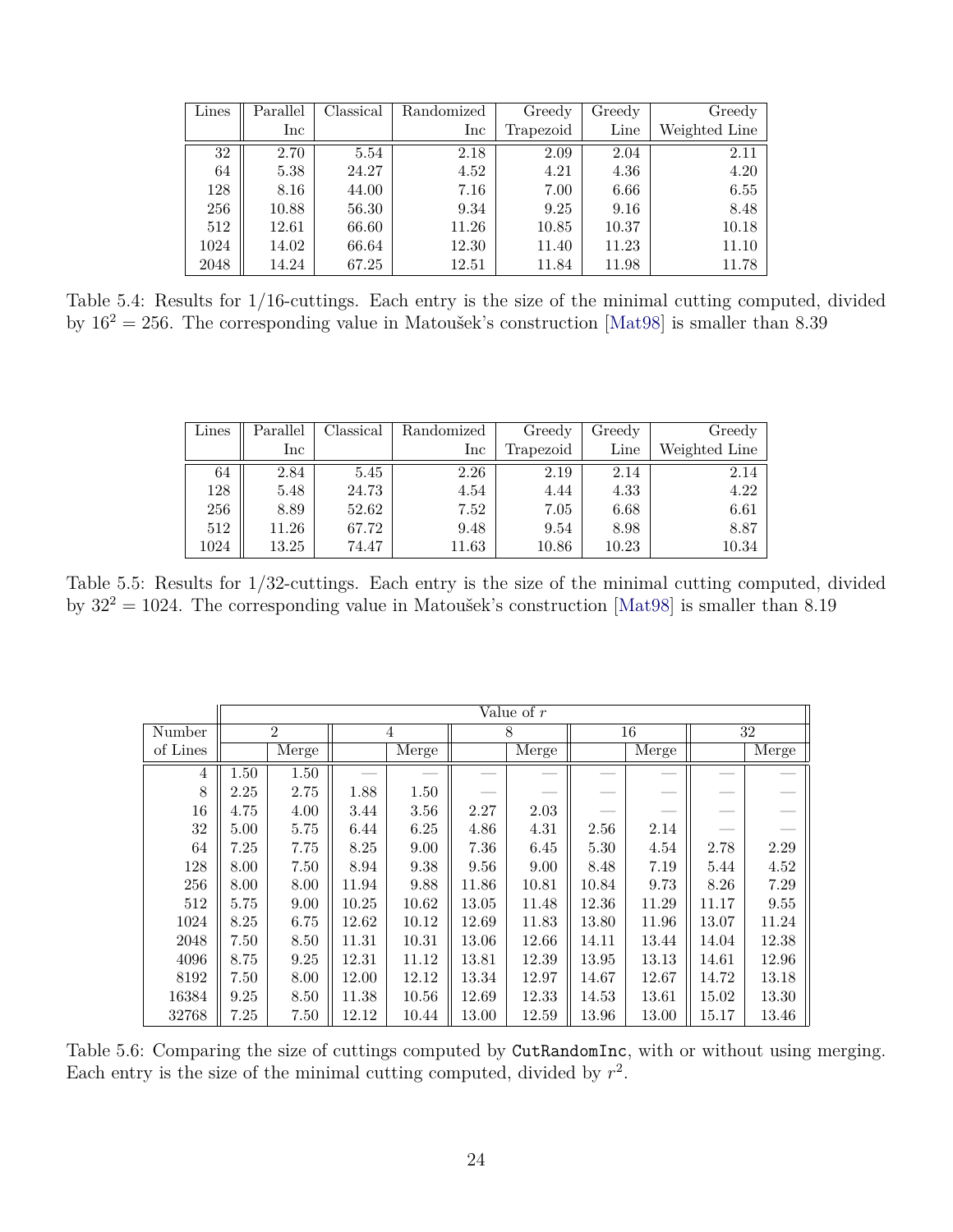|          |           | Value of $r$   |       |       |       |      |      |       |      |       |  |  |
|----------|-----------|----------------|-------|-------|-------|------|------|-------|------|-------|--|--|
| Number   |           | $\overline{2}$ | 4     |       | 8     |      | 16   |       |      | 32    |  |  |
| of Lines |           | Impr'          |       | Impr' | Impr' |      |      | Impr' |      | Impr' |  |  |
| 4        | 8.75      | 5.25           |       |       |       |      |      |       |      |       |  |  |
| 8        | 10.75     | 6.25           | 8.25  | 6.56  | --    |      |      | __    |      |       |  |  |
| 16       | 10.25     | 7.25           | 9.19  | 7.44  | 8.14  | 7.27 |      |       |      |       |  |  |
| 32       | 10.00     | 7.00           | 9.38  | 7.56  | 8.64  | 7.64 | 8.06 | 7.63  |      |       |  |  |
| 64       | 10.00     | 7.25           | 9.81  | 7.25  | 8.66  | 7.73 | 8.32 | 7.82  | 8.04 | 7.81  |  |  |
| 128      | $10.50\,$ | 6.50           | 9.31  | 7.06  | 8.72  | 7.70 | 8.38 | 7.90  | 8.15 | 7.91  |  |  |
| 256      | 11.00     | 7.50           | 9.81  | 7.44  | 8.81  | 7.73 | 8.37 | 7.90  | 8.18 | 7.92  |  |  |
| 512      | 11.00     | 6.75           | 10.06 | 7.69  | 8.81  | 7.84 | 8.41 | 7.88  | 8.17 | 7.94  |  |  |

<span id="page-24-0"></span>Table 5.7: Comparing the size of cuttings computed by Matoušek's method, to the slightly improved method described in Section [3.](#page-12-0)